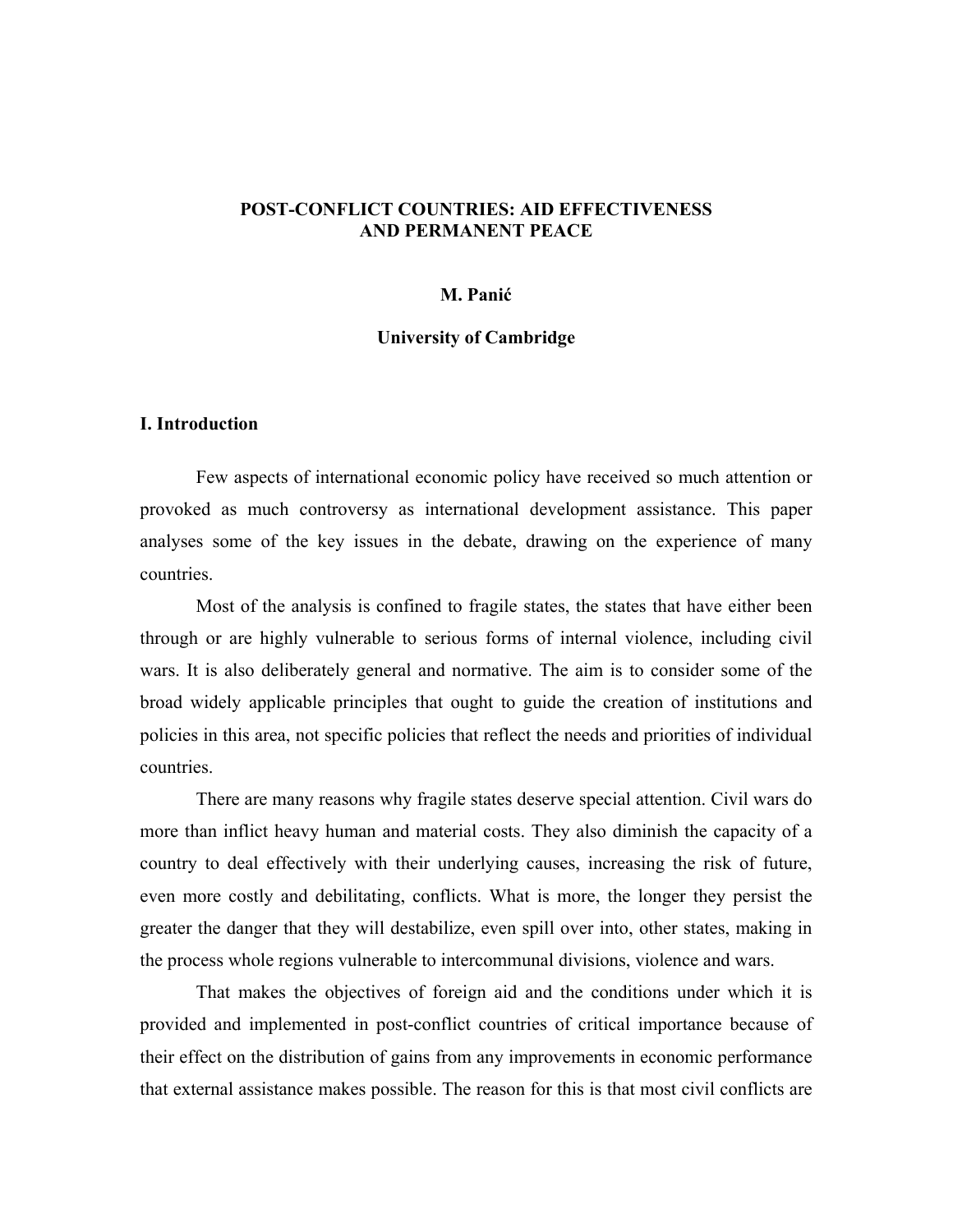caused by great, persistent inequalities (economic, social and political) that create irreconcilable divisions within a country. Foreign aid will do little to solve these underlying problems without an institutional framework with the responsibility and capacity to reduce the inequalities to the levels that are generally regarded as 'fair'.

Consequently, it is the institutional framework created after the conflict and the nature of economic reconstruction and development that follow, all of which can be influenced by the donors, that will determine whether the root causes of past divisions and violence have been eradicates permanently. As sustainable, permanent peace is the most important goal that foreign aid can help post-conflict countries achieve, the effectiveness of all forms of external assistance has to be judged by how far they contribute towards achieving that overriding objective.

The overall cost of civil wars is such that institutional reforms, postwar reconstruction and the early stages of economic development become, in many respects, a shared responsibility between the receiving country and its donors. The ultimate success or failure will be determined, therefore, by how each side discharges its part of that shared responsibility.

The sections that follow pay special attention to institutional aspects under which external economic and technical assistance needs to be given and implemented. These include: short and long-term costs of conflict; some essential preconditions for permanent peace; main responsibilities of the recipient country and its donors; the role of aid effectiveness and its monitoring in a world of more stringent performance related standards in the allocation of official development assistance; and factors that need to be taken into account in assessing the effectiveness of foreign aid.

A distinction is made in each case between the ultimate goals and matters of principle (where generalisations are possible) and action programmes and policies necessary to achieve them (where, invariably, country specific solutions are required). As no two countries are identical, even when they pursue the same ends the means to achieve these ends will differ, often significantly in case of post-conflict countries. Moreover, no matter how successful institutions and policies are in one period of a country's history, they cannot be expected to remain so indefinitely under dynamic economic and social conditions. New problems and priorities will require changes in the existing institutions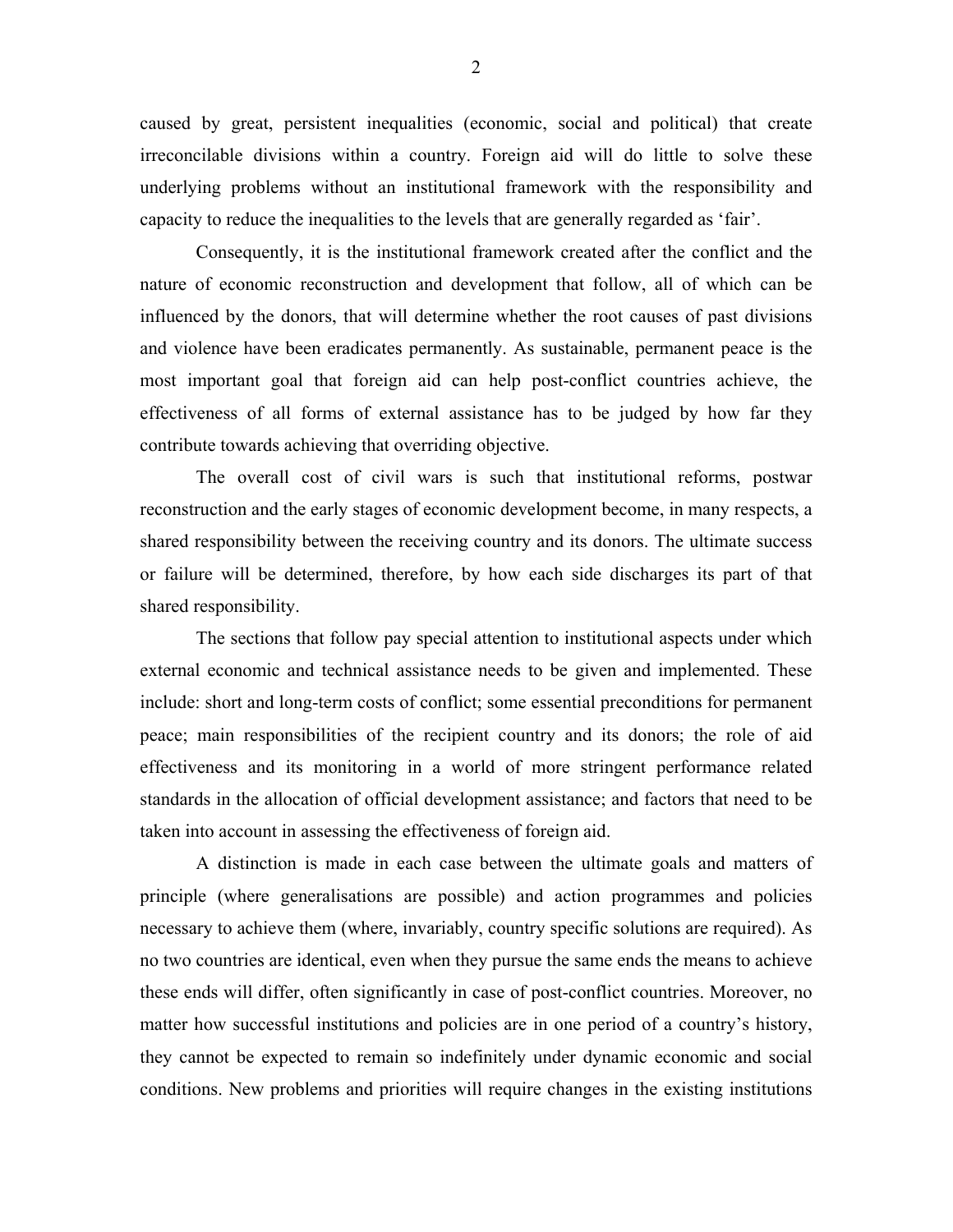and policies. The 'permanence' of permanent peace will be determined in the end by the timing of these changes and their sensitivity to the needs and aspirations of the whole population, not just a privileged minority.

### **II. The Cost of Conflicts and the Capacity to Use External Aid Effectively**

There were over 220 armed conflicts in the world between 1946 and 2001, half of them the since the end of the Cold War in 1989/90 (Gleditsch *et al.* 2002, pp. 620 and 616). The overall figure includes more than 140 civil wars, with 20 million casualties and 67 million displaced persons (Sambanis 2003, p. 1). These figures are equivalent to half of the casualties and more than double the number of displaced persons in Europe during the Second World War (Panić 2005a, pp. 59-60) – the bloodiest war in the continent's long history of conflicts.

The number is even higher today as a result of a combination of interstate, internal and internationalised internal wars in countries such as Iraq, Afghanistan, Sudan and the Democratic Republic of Congo. (See Small and Singer [1982, chapter 2] for a classification of different types of state conflicts.) The human cost of armed conflicts is, in fact, even greater than the data suggest because civil wars are not the only form of organised aggression and brutality. Intercommunal violence, coups and high levels of organised crime, even genocide, have occurred in many countries.

Moreover, in addition to military casualties, many lives are lost during and after armed conflicts through famine and the lack of essential medical services. Not surprisingly, spread of disease has been associated throughout history with wars. However, changes in the nature of recent internal conflicts have made the link between the two even stronger because of "the deliberate targeting of civilians and the widespread use of rape as a systematic tool of warfare" (World Bank 2004, p. 25). According to one estimate, the HIV/AIDS virus is killing more than ten times as many people in Africa as the armed conflicts (Elbe 2002).

Civil wars, in particular, also leave a substantial part of the population with serious physical and psychological disabilities. For instance, many people lost their limbs in Sierra Leone during the conflict, joining an already large group suffering from other physical disabilities, such as those related to leprosy and polio (Date – Bah 2001, p. 3).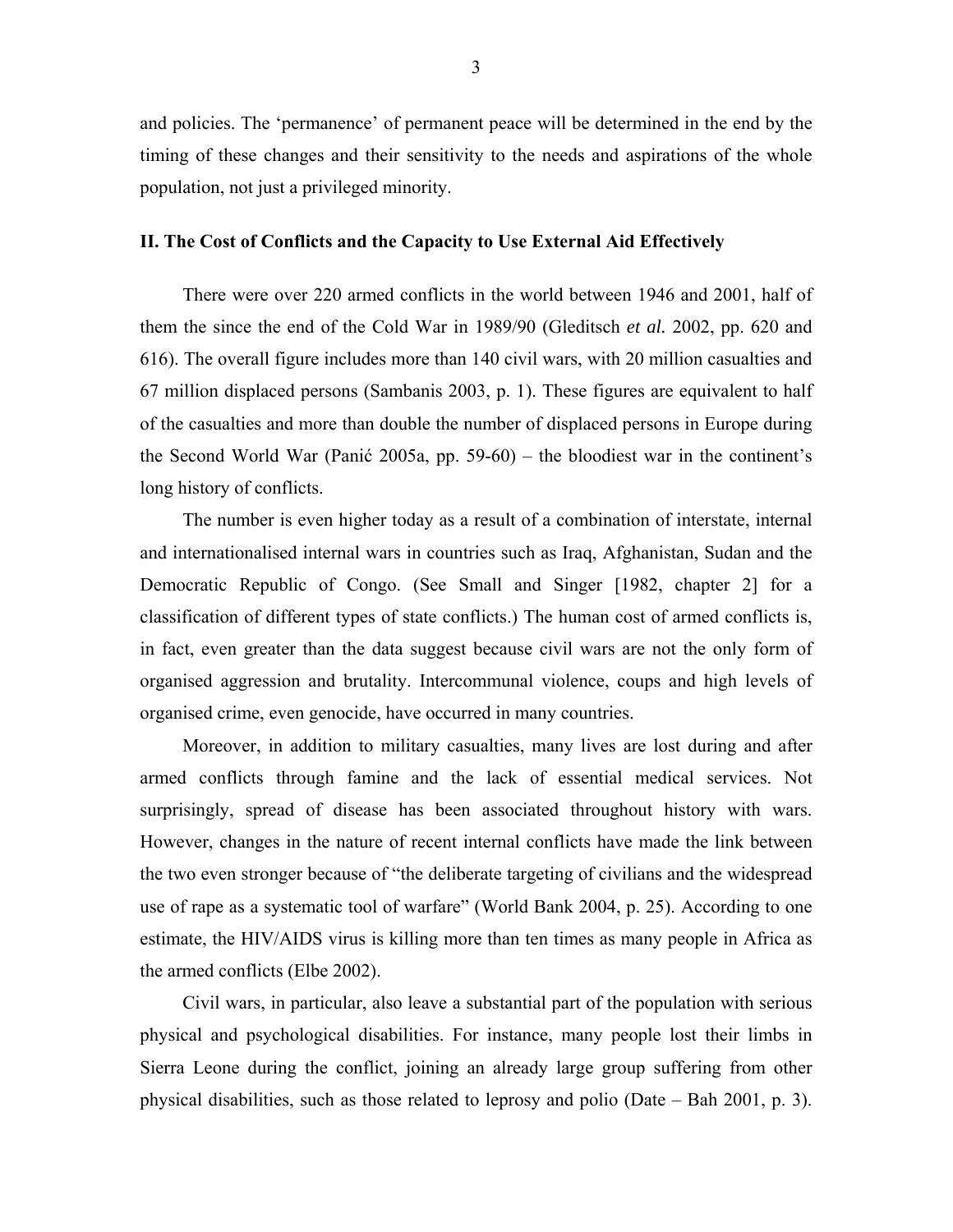There is also evidence of a high incidence of mental disorders among displaced population. Some estimates put the proportion of refugees suffering from "acute clinical depression and post-traumatic stress disorders" at between 40 and 70 per cent (World Bank 2004, p. 26).

All these problems and the capacity to deal with them are made worse by the loss during and after conflicts of some of the key sections of the population.

The direction of labour migration at the beginning of the new millennium is no different from that during the last two centuries: predominantly from low to high-income countries; and, among developing countries, from slow to fast growing economies. The attraction of prosperous, politically stable countries will be particularly strong for residents of fragile, conflict prone states. Emigration provides them with the only opportunity to escape the world of abject poverty, personal and economic insecurity and little or no prospect of breaking out of the poverty-conflict trap in their lifetime. For some, conflicts make emigration a necessity, even a matter of life and death. This is particularly true of those with special skills and professional qualifications who are often targeted by the warring factions.

Advanced or fast growing economies also contribute to the exodus of key personnel form fragile states, as they have always actively encouraged immigration of labour with special skills. For example, many OECD countries amended their legislation in the 1990s to make immigration relatively easy for certain types of labour, especially those with IT skills, medical personnel, teachers, scientists and engineers (Dumont and Lemaitre 2004). It is not surprising, therefore, that the highest proportion, ranging from over 30 to 80 per cent, of highly skilled and qualified labour living in OECD states is found among the expatriates of some of the poorest countries in the world (*ibid*., p. 15), many with a history of conflicts.

The long-term cost of emigration of those with professional qualifications is considerable to all low income countries. Unable to keep them, the countries are forced to concentrate on economic activities that rely on semi skilled and unskilled labour, not exactly the way to improve productivity and income levels and thus make the prospect of staying in their home country more attractive to those that they desperately need. According to one estimate, "each emigrating African professional represents a loss of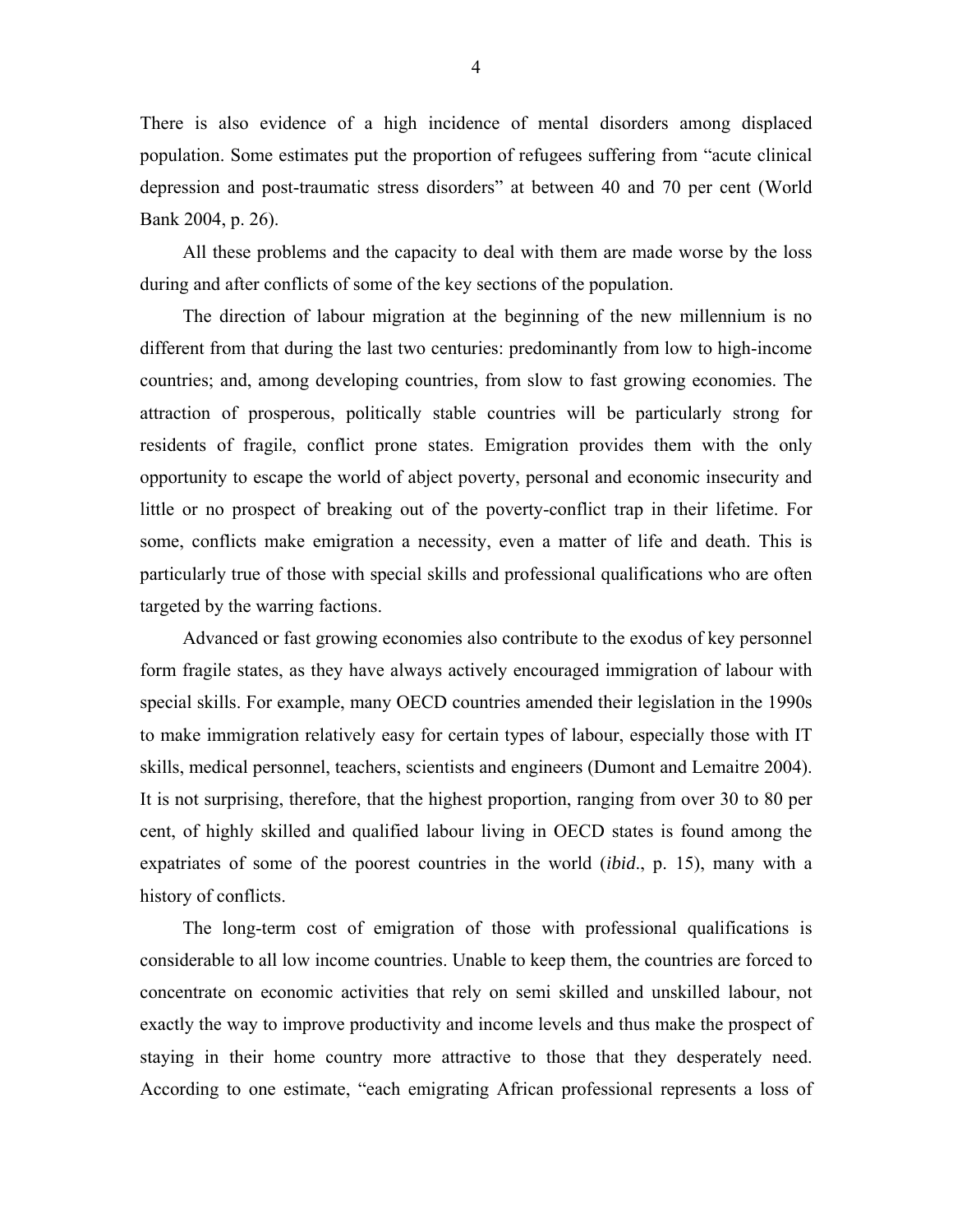\$184,000 to Africa". The loss to South Africa alone from emigration of highly skilled labour between 1997 and 2001 is put at "more than \$5 billion" (UN/DESA 2006, p. 64).

Although the shortage of highly skilled and professional personnel is a major obstacle to economic development in all low income countries, it is the post-conflict countries in this group that are likely to feel their absence most acutely. The reason is that, because of their social standing and influence, these individuals could make a major contribution to the process of reconciliation and reconstruction and in this way increase the likelihood of sustainable peace.

More difficult to quantify, or to assess its long-term impact, is the effect of radical changes in the social cohesion of a war torn country: its social structures, responsibilities and norms – as family and community ties of loyalty, friendship and support break down or are irretrievably lost. The changes will affect especially some of the most vulnerable members of society: children separated from their families, often traumatised by war and sexual abuse; old people left without material and other help by the loss of their families and traditional community systems of support; and many widows with young children to care for and without financial help. As a result, the state in post-conflict countries finds itself with much greater social responsibilities than before the conflict at a time when it is least able to discharge them.

In addition to their heavy human cost, civil wars, especially those of long duration, also destroy and make obsolete physical capital, reducing further productive capacity of a post-conflict country. Typically, the country will emerge from the war with a lower level of GDP and a lower rate of growth. (See Lindgren, 2005.) Unemployment levels will be high and employment opportunities will remain limited for some time, as it may take post-conflict countries up to five years, even longer in some cases, to become able to use external assistance effectively (World Bank 2004, p. 27; McKechnie, 2003). Other things remaining the same, the result is further increases in inequality and poverty, as both are strongly associated with unemployment. In other words, all the economic conditions that play a major role in causing internal and interstate conflicts will be even more serious at the end of a civil war than before.

The material damage can be extensive making, as West European experience after 1945 shows, economic recovery without foreign assistance difficult even in highly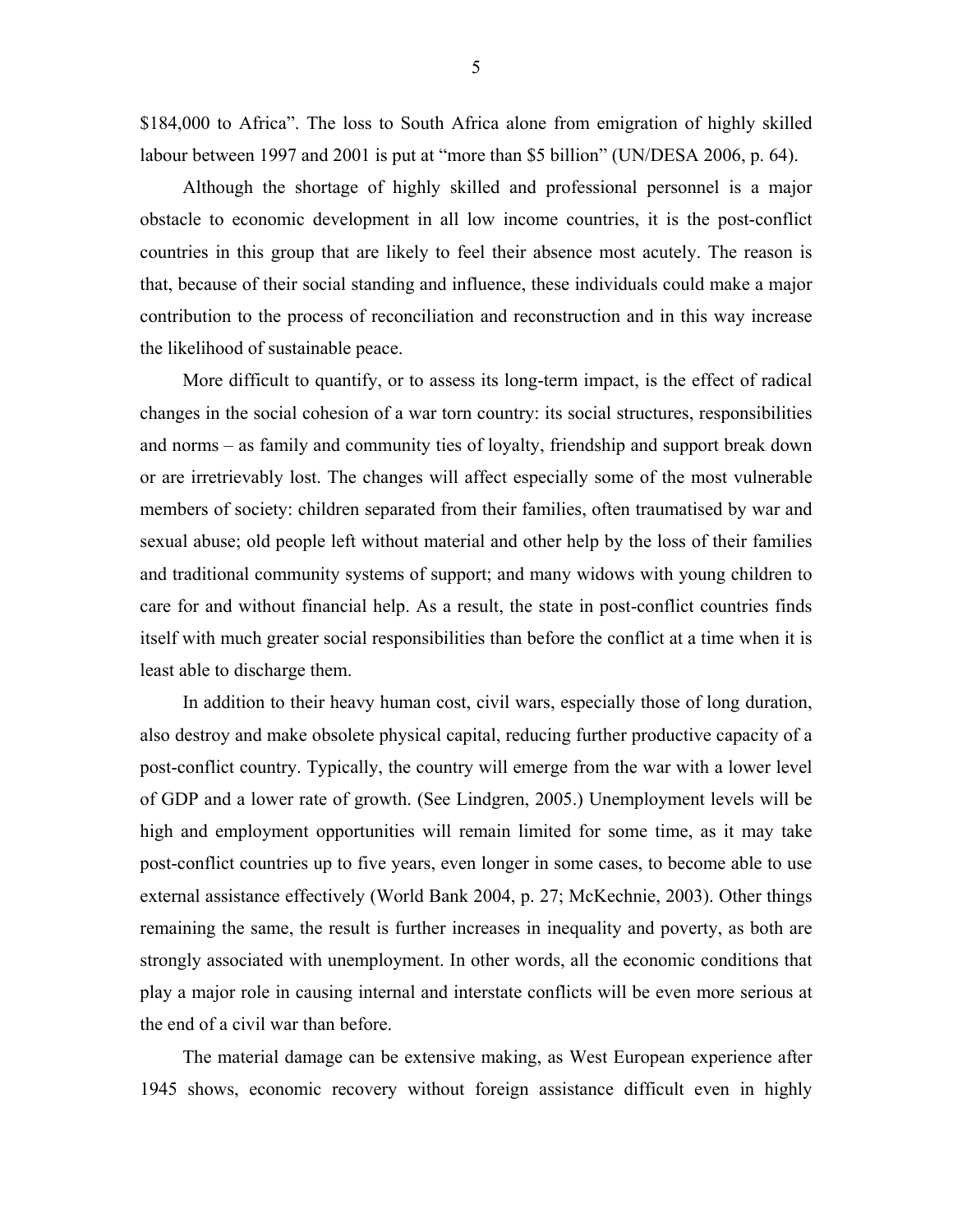industrialised economies where the stock of human and physical capital is far greater than in the developing world (cf. Panić 1992a). A high proportion of dwellings will be damaged and destroyed. Most public buildings and the infrastructure will be in a similar state: hospitals, schools, water treatment and sanitation plants, roads, railways, bridges, manufacturing and energy plants and others (McDonald, 2005).

Food is in short supply, malnutrition widespread and anti-personnel mines make much of agricultural land unusable. For instance, as much as 35 per cent of the land in Cambodia could not be used after the conflict for this reason. Similar problems have been experienced by Angola, Mozambique and several other African states regarded generally as being "among the most landmined countries in the world" (Date – Bah 2001, p. 36). Roads, bridges, railways and ports will present similar mine hazards, making the distribution of agricultural and other goods and services, as well as exports, both difficult and risky.

The experience of Rwanda, a country that has received much international attention since the genocide in 1994, encapsulates many of the costs of conflict and their effect on the capacity of a post-conflict country to recover.

According to World Bank estimates, at least 800,000 people (around 10 per cent of the population) died during the conflict and 3 million fled to neighbouring countries (Lopez *et al.* 2004, p. 1). Children were left with the responsibility of caring for 85,000 households. There were also a large number of orphans and widows. The effect on health was equally devastating. Widespread rape led to "the spread of HIV/AIDS, and victims of rape and violent crimes suffered extensive trauma". Infant mortality went up from 85 to 137 per thousand and the child mortality from 150 to 247 (*ibid*.).

Economic effects of the conflict are still felt. Ten years after the genocide it was estimated that Rwandan GDP was 30 points lower than it would have been if the genocide did not happen. The level of poverty was well above what it would have been without the conflict: 60 per cent instead of 42-47 for the population as a whole and 42 per cent instead of 26-28 for those living in extreme poverty, struggling to satisfy their basic needs (*ibid*.). Despite 'steady growth' since the mid-1990s the country's Human Development Index (HDI) ranking is lower now than it was in 1993, even though it has received considerably more external aid per capita than a number of post-conflict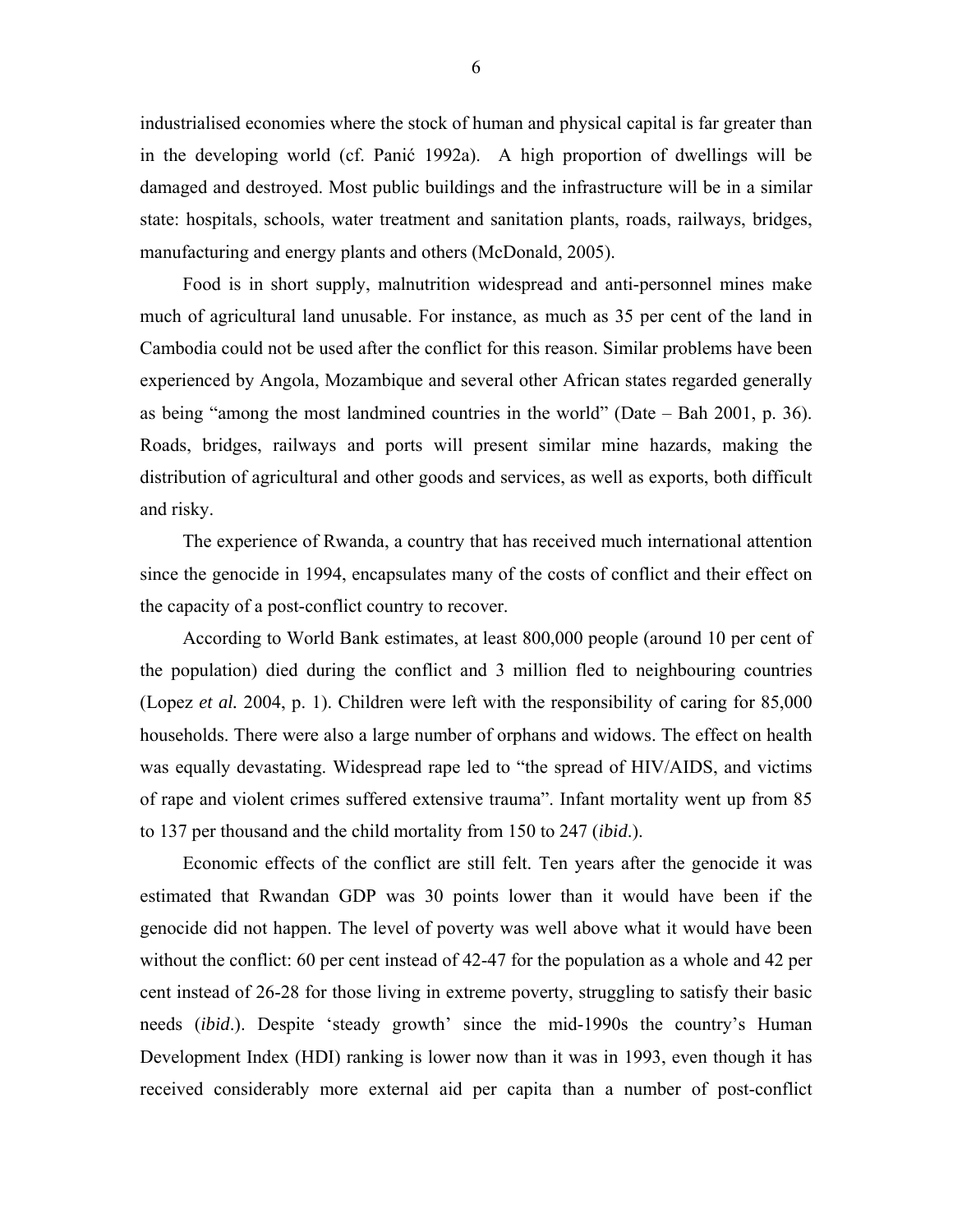countries. Yet some of these countries have managed to improve their HDI ranking over the same period (Suhrke and Buckmaster 2005, p. 22).

The sheer scale and complexity of problems in post-conflict countries is such that the risk of another civil war in these states is fairly high, around 50 per cent according to some estimates (McDonald 2005, p. 3; World Bank 2004, p. 8). Half of those that flare up again do so within five years after the end of the last conflict (UN/DESA 2006, p. 143).

#### **III. Shared Responsibility: Preconditions for Success**

Most fragile, war torn, states are at a low level of economic development, many among the least developed countries in the world. Hence, even at the best of times, they will lack physical and human capital to prevent economic failure and social divisions that can easily provoke costly conflicts. Civil wars, as the previous section shows, will reduce further their already limited capacity to achieve and sustain social cohesion and peace.

As a result, every conflict increases the dependency of a fragile state on foreign aid, both material and technical. An important consequence of this is that the effective use of external assistance becomes, especially in the early stages of the postwar reconstruction and development, a *shared* responsibility between the receiving country and the international community. The blame for failure cannot be attributed, therefore, exclusively to one side – even though the main responsibility for what happens in a sovereign state rests with its population and institutions.

As UNCTAD (2006, p. 36) reminded the international community in a recent report, "development aid can never be a lasting substitute for the mobilisation of domestic resources." Its aim "is to break some of the economic and social constraints on such mobilisation and to bridge some of the gaps that might otherwise hinder or undermine the progress."

This is as true of post-conflict countries as it is of developing countries in general – except for one important difference: the need for success in 'bridging the gaps' is much greater and more urgent in their case. That, in turn, increases the responsibilities of both the recipients and donors well beyond that of helping to mobilise domestic savings and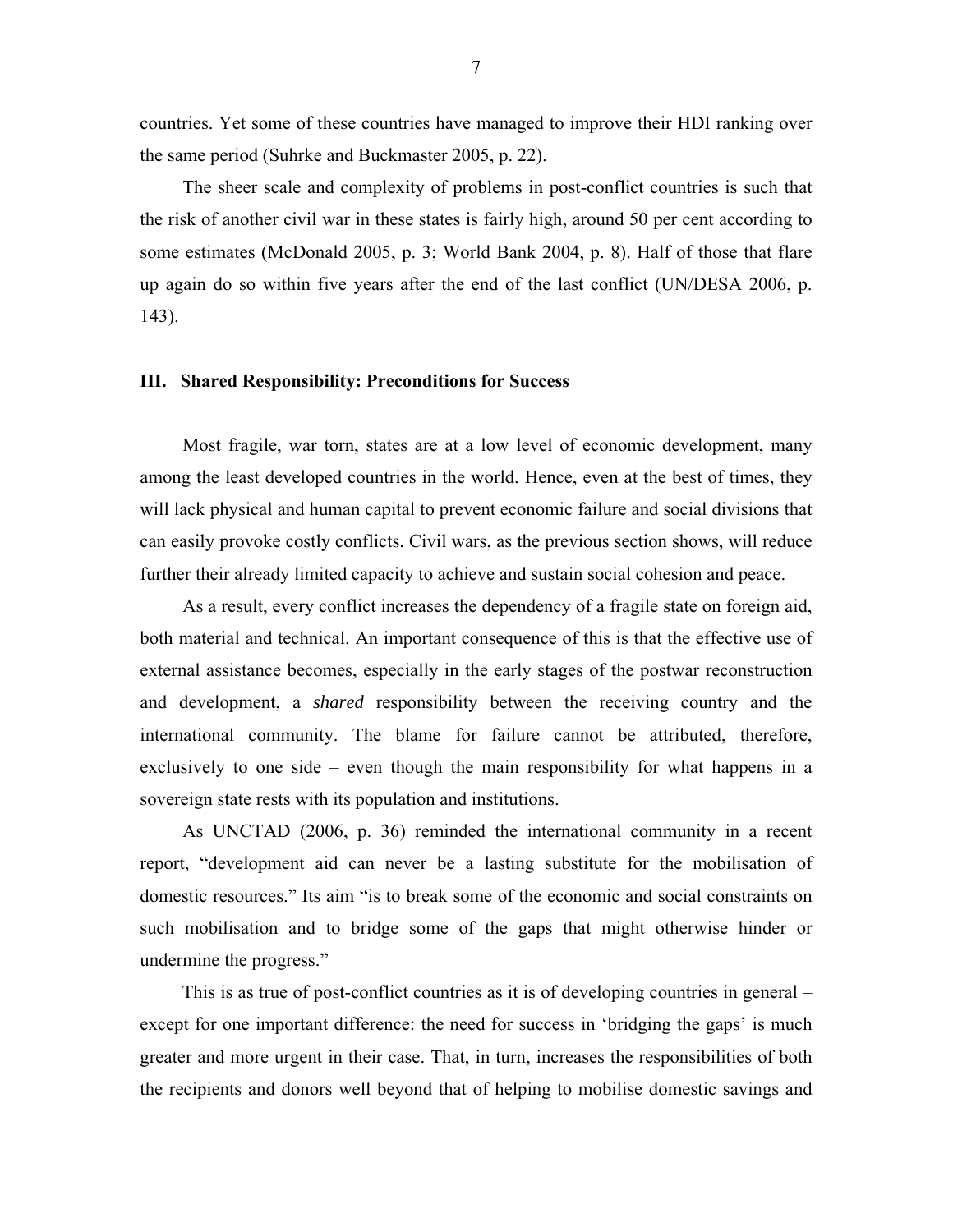investment. The task is nothing less than to make it possible for post-conflict countries, over 80 per cent of which are poor and highly vulnerable to external shocks (Panić 2005a, p. 63; Guillaumont 2007), to break out of the poverty-conflict trap in the long term by achieving economic progress, political stability and sustainable peace. The extent to which the recipients and donors co-operate towards that goal will be of critical importance in determining the success of external assistance.

 This, in turn, will depend on at least three preconditions that have to be satisfied if the post-conflict reconstruction and development are to have any chance of success.

First, there has to be a strong, broadly based consensus in the countries concerned that armed conflict is unacceptable as an instrument for solving disputes within and between states. Equally essential, the system of government must be such as to allow the general desire for peace to be reflected in popular support for the political organisations and leaders with a programme of reforms and policies that will prevent future wars. It was the existence after 1945 of such a consensus and democratic institutions in Western Europe that proved to be one of the key factors behind the extraordinary effectiveness of the Marshall Plan (Panić 1992a, Keegan 1999), "perhaps the most successful aid exercise in history" (UNCTAD 2006, p. 4).

Second, the recipients and providers of external assistance must have very similar long-term objectives and priorities. When this is not the case, the volume of aid and the conditions attached to it will often promote donors' geopolitical or corporate interests with little regard for the impact that these will have on the receiving country. Even international aid giving agencies may, under the pressure from their most powerful member(s), subordinate the needs of developing, even post-conflict, countries to the interests of their wealthy donors. (Cf. Alesina and Dollar 1998, Barro and Lee 2002.)

Close international co-operation to realise important objectives in post-conflict states is relatively easy to achieve when, as was the case with Marshall Aid, there is one dominant donor whose long-term objectives and priorities happen to be virtually identical with those of the receiving countries. The problem is that the consensus that existed in the late 1940s in Western European and the US - a small group of countries with similar institutions, interests and at a comparable level of economic development - is very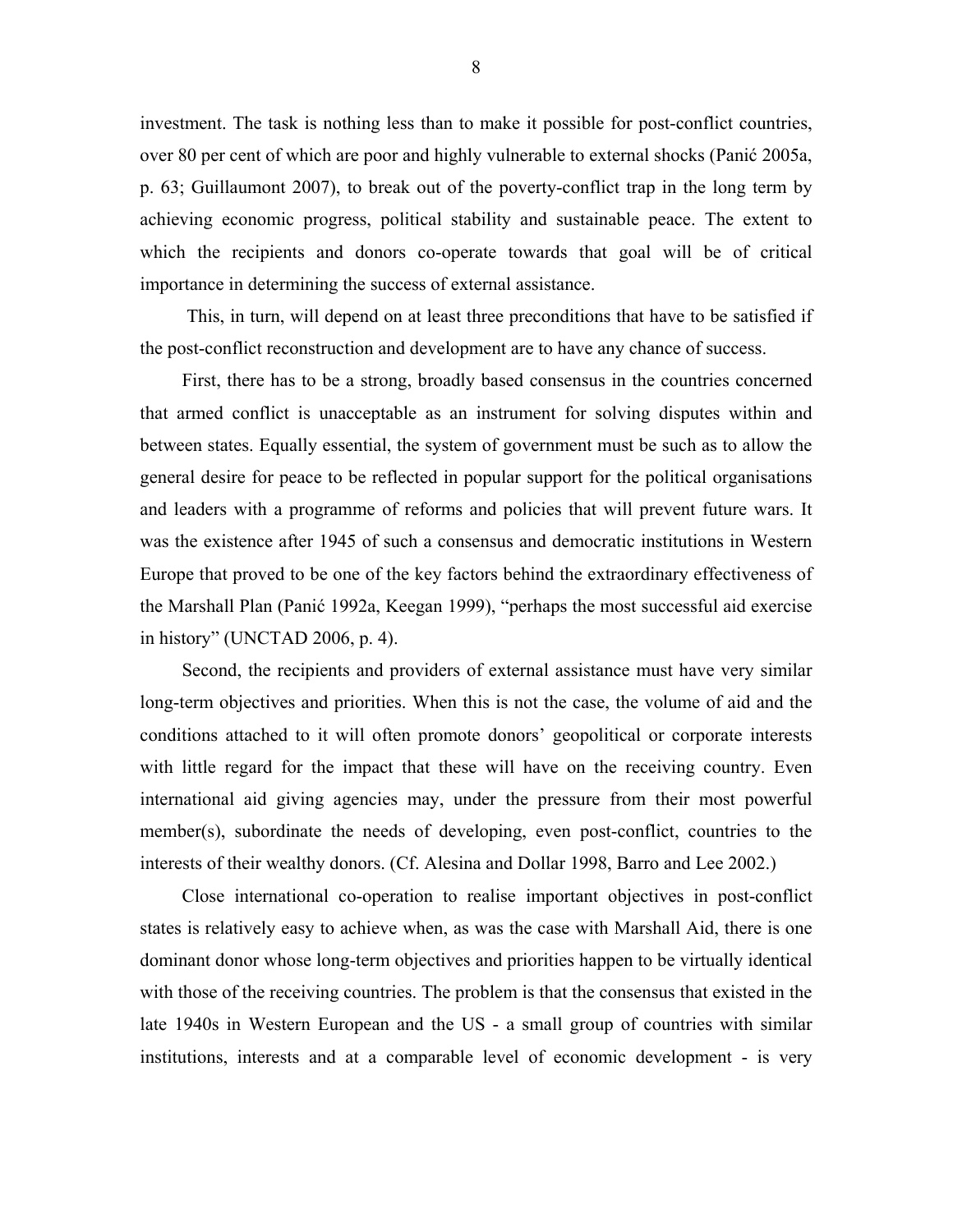difficult to replicate in a world divided into three times as many states as there were in existence at the time. (Cf. Gleditsch *et al.* 2002, p. 621).

What is more, differences between sovereign states have never been greater in virtually every aspect that tends to determine international relations: their size, level of development, political system, social values, military power and national respect for human rights, justice, rule of law and environmental sustainability. (See Maddison 2001 and 2003, Bourguignon and Morrison 2002 for long-term changes in international economic inequalities.) The number of donors, official and private, has also proliferated since the 1940s.

To prevent development assistance from promoting economic and social divisions and conflict rather than peace, these important changes demand now a more formal approach: an internationally agreed code of behaviour that applies equally to the recipients and donors.

The 'International Code for the Provision of Development Assistance to Post-Conflict States' would exclude short term humanitarian aid which tends to be provided automatically where and when required. Its main concern would be with reconciliation, reconstruction and sustainable development of fragile states. (See Panić 2005a.)

The Code would define clearly the overriding objective: permanent peace to be achieved through close co-operation, national and international, and widely shared benefits from improvements in the standard of living and social wellbeing. To that end, post-conflict states would have to commit themselves – with help from the international community – to a new, irreversible 'social contract' that embraces *all* their citizens: equal rights and opportunities, personal security and economic (employment and income) security – irrespective of their ethnic origin, race, religion, gender or class. By defining each of these goals, the new contract would also provide clear criteria by which to judge the extent to which a post-conflict country is taking the steps to implement them, and the role played by the international community.

Third, external assistance to post-conflict countries can be effective only if it is based on a pragmatic assessment of what needs to be done and how, not by ideologically motivated dogmas. As Myrdal (1960) pointed out at the time, an important reason for the success of economic policies in industrial counties after the Second World War,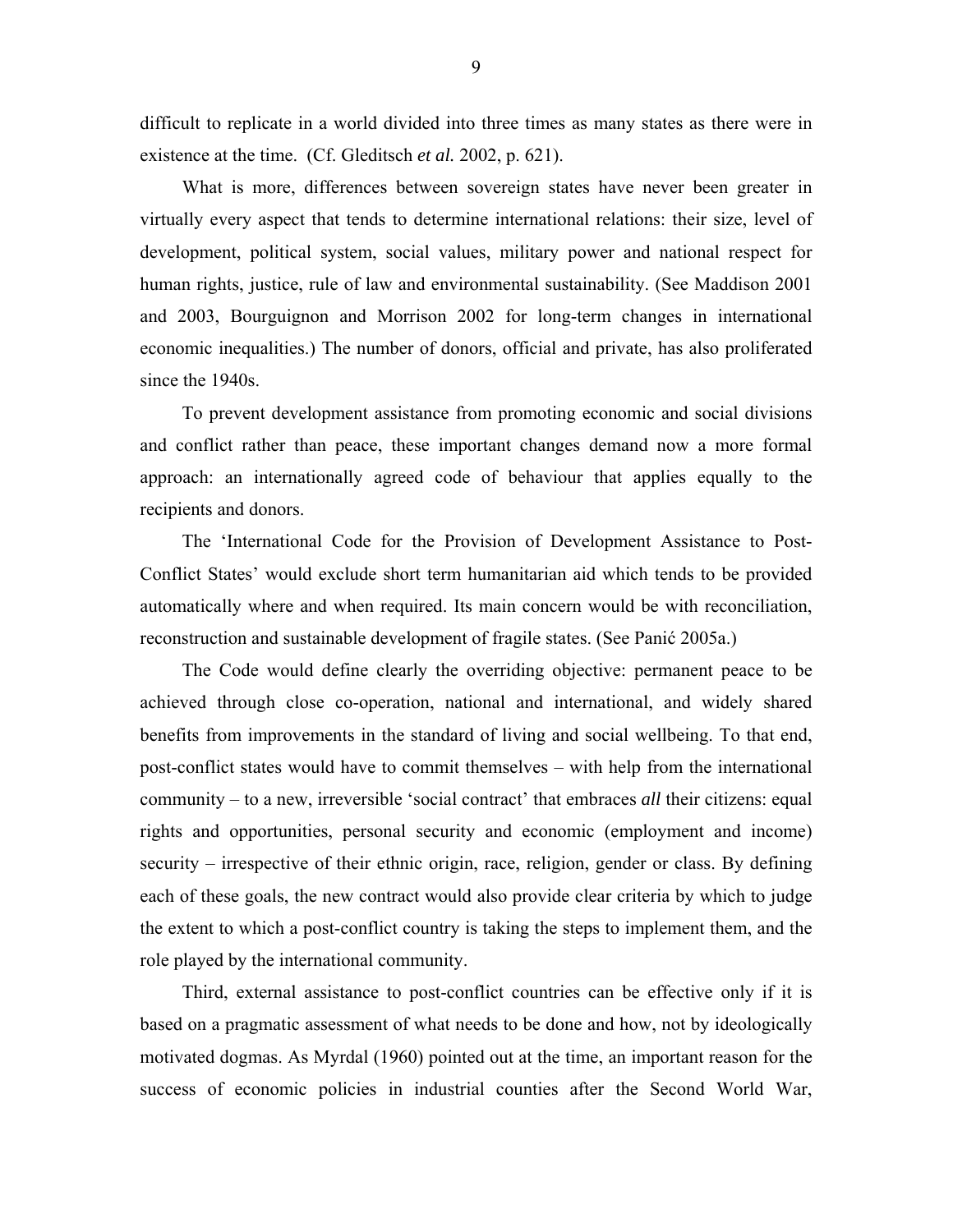especially those in Western Europe, was the fact that they reflected each country's needs and priorities, not ideological preferences of those in power. Contrary to proponents of the 'Washington Consensus', it is impossible to achieve prosperity and peace with an identical, universally applicable, 'blueprint' of institutions and policies.

Post-conflict countries may share many important characteristics. But the exact origin of their problems, needs and priorities will tend to be specific to each. The reconstruction and development tasks and the scale and nature of external assistance can only be determined accurately after careful assessment of the conditions, including the institutional framework, specific to a country and the divisions that provoked violent conflict.

Not surprisingly, it is increasingly recognised now that the process of postwar reconstruction has to start with reconciliation at the socio-political level. (See Collier 2002, Sardesi and Wam 2002, McKechnie 2003.) According to Collier (2002), preferred ordering of the "key priorities" has changed radically: "social policies first, followed by sectoral policies and macro policies last".

It is important, however, not to be too rigid or dogmatic about the new 'ordering' either. Social policies and institutional reforms *are* essential in post-conflict countries. However, they will achieve little reconstruction, even less development and, certainly, no lasting peace without social reconciliation (Panić 2005a). Equally important, for reasons given later in this paper, there will be little social reconciliation and no sustainable development if inappropriate macroeconomic policies increase economic insecurity and socio-economic inequalities. Neglect of the macroeconomic stabilisation policies can be as destabilising and costly as ideological zeal of the 'shock therapy'.

#### **IV. Shared Responsibility: Forging a New Social Contract**

All this makes 'reconstruction' of the *state* at all levels one of the most important and urgent tasks in postwar rebuilding in countries that have experienced civil wars. No major economic reconstruction and development are possible without it; and without them future conflicts are unavoidable. Civil wars, the ultimate consequence and proof of institutional failure, do not take place in well governed, prosperous states. Countries that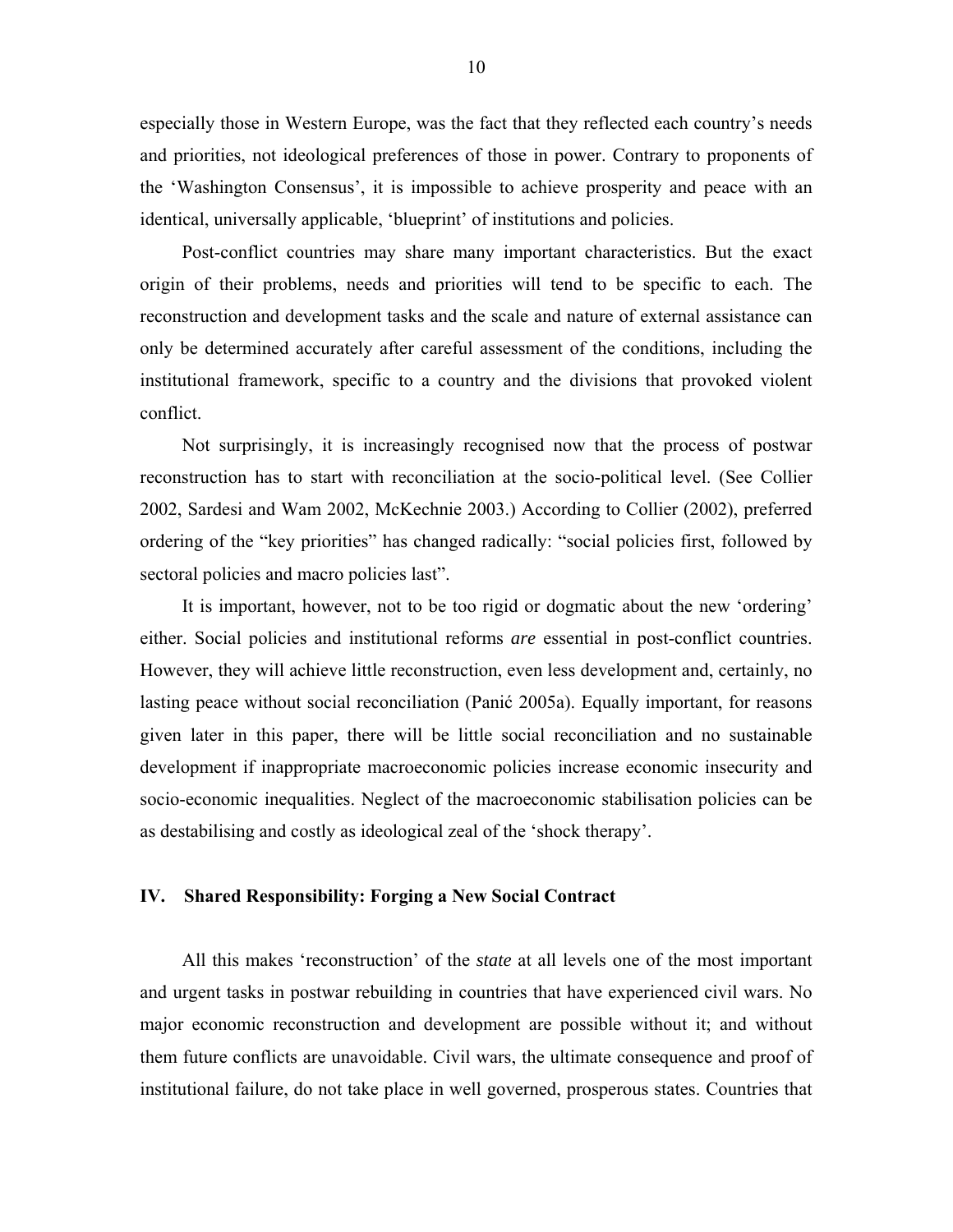emerge from internal conflicts will, therefore, need to reform fundamentally their institutional framework.

The importance of this stems from something that tends to be overlooked in economic debate. As Woodward (2003, p. 4) has pointed out, experience in the 1990s "suggests that economic factors have far more to do with the failure, or severe retardation of the peace process, than they do with the success of [peace] initiatives". (See also Suhre and Buckmaster, *op. cit.*) In other words, although important, the rate of economic growth does not in itself guarantee prosperity and social wellbeing and, therefore, peace.

# *(a) Post-conflict countries*

At the end of civil war confidence in government is low – particularly if members of the post-conflict government are associated with the discredited regime that was in power before and during the war. The whole political, administrative and judicial class will be regarded as untrustworthy, incompetent, corrupt and far more concerned with personal aggrandisement than with wellbeing of the country. Confidence in the military, police and the existing legal framework will be at least as low. Politicians at all levels are blamed for the injustices, exclusion and divisions that led to the civil war. The legitimacy of the government, even that of the state, is questioned.

For all these reasons, it is essential for the new, post-conflict government to justify its own legitimacy and, as it is its most important organ, that of the state. The extent to which it succeeds, or even tries to succeed, will be determined by the manner of its asscession to power, which defines its constitutional accountability, and on its willingness and ability to carry out the required institutional changes for the benefit of the whole community. The two are closely related. Of the three most likely ways of achieving power in post-conflict states – genuinely free and democratic elections, military coups, governments imposed on the population by domestic and/or foreign vested interests - only the first will owe its existence to a commitment to implement the necessary, widely supported changes. The main task of authoritarian governments in this case is to use coercive power of the state to prevent such changes.

To be effective, the reforms demand nothing less than what European political philosophers in the seventeenth and eighteenth centuries (notably Hobbes, Locke and Rousseau) called 'social contract' or 'social compact': an implicit understanding,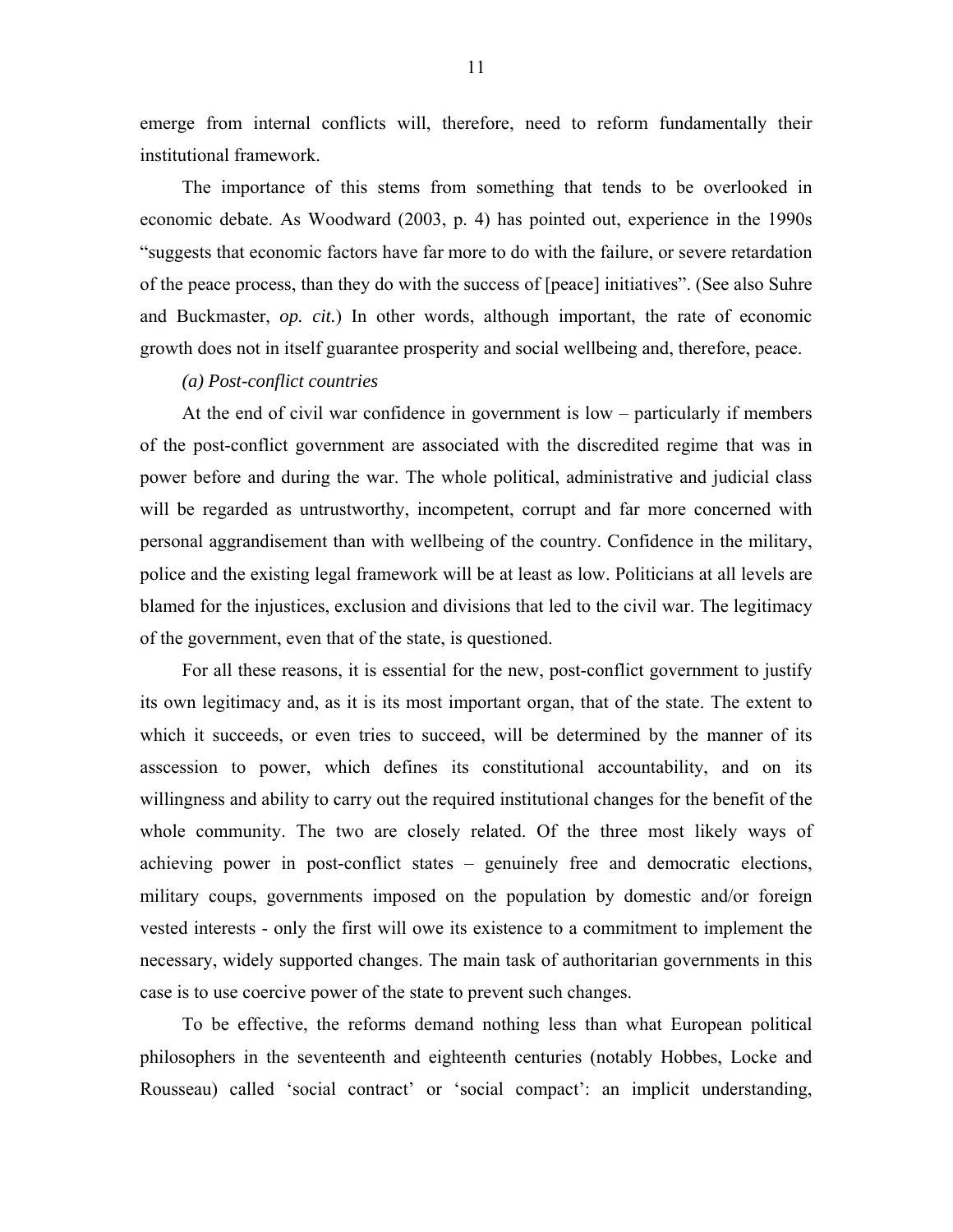agreement by members of a community to co-operate for mutual benefit. Such an understanding is essential because a modern state cannot advance to high levels of economic and social development, internal order and peace without co-operation. Moreover, the higher the level of development the more complex the collaborative effort has to be to safeguard the past achievements and use them as a springboard for further progress.

What makes the idea relevant now, especially in post-conflict countries, is the fact that it originated in Europe during a period of almost continuous armed conflicts and lawlessness, and the beginning of the formation of new, nation, states. 'The contract' has been 'revised' and 'updated' many times since then in all highly advanced countries following major socio-economic transformations, revolutions and wars. In that sense, Barbera (1998) is right: armed conflicts, especially civil wars, often lead to profound social and institutional changes.

The experience since then, particularly since the Second World War, has shown that in modern states economic prosperity, social cohesion, personal safety and political stability depend critically on the three conditions that, universally, form the basis of their legitimacy. The social contract, as mentioned earlier, has to reflect this.

First, the state must respect human rights – with *equal rights and equal opportunities* for all, irrespective of their ethnic origin, race, religion, gender or social class. This requires that all forms of discrimination be outlawed, with the new laws implemented strictly and fairly. That can be achieved in post-conflict countries only with reconciliation that makes possible participation of all sections of the community in the collective effort.

Second, the state has to ensure *personal security* for all, a priority in post-conflict countries. One of the reasons for this is that in many of them criminals are freed and used by the warring factions to terrorise the population into submission. According to a UK government paper, the poor in these states regard the absence of internal security to be as major a threat to their existence as "hunger, unemployment and lack of drinking water" (quoted in McDonald 2005, p. 29). The threat can be eliminated only with the creation of an impartial, well-trained judiciary and police force that enjoy the trust and respect of the whole community.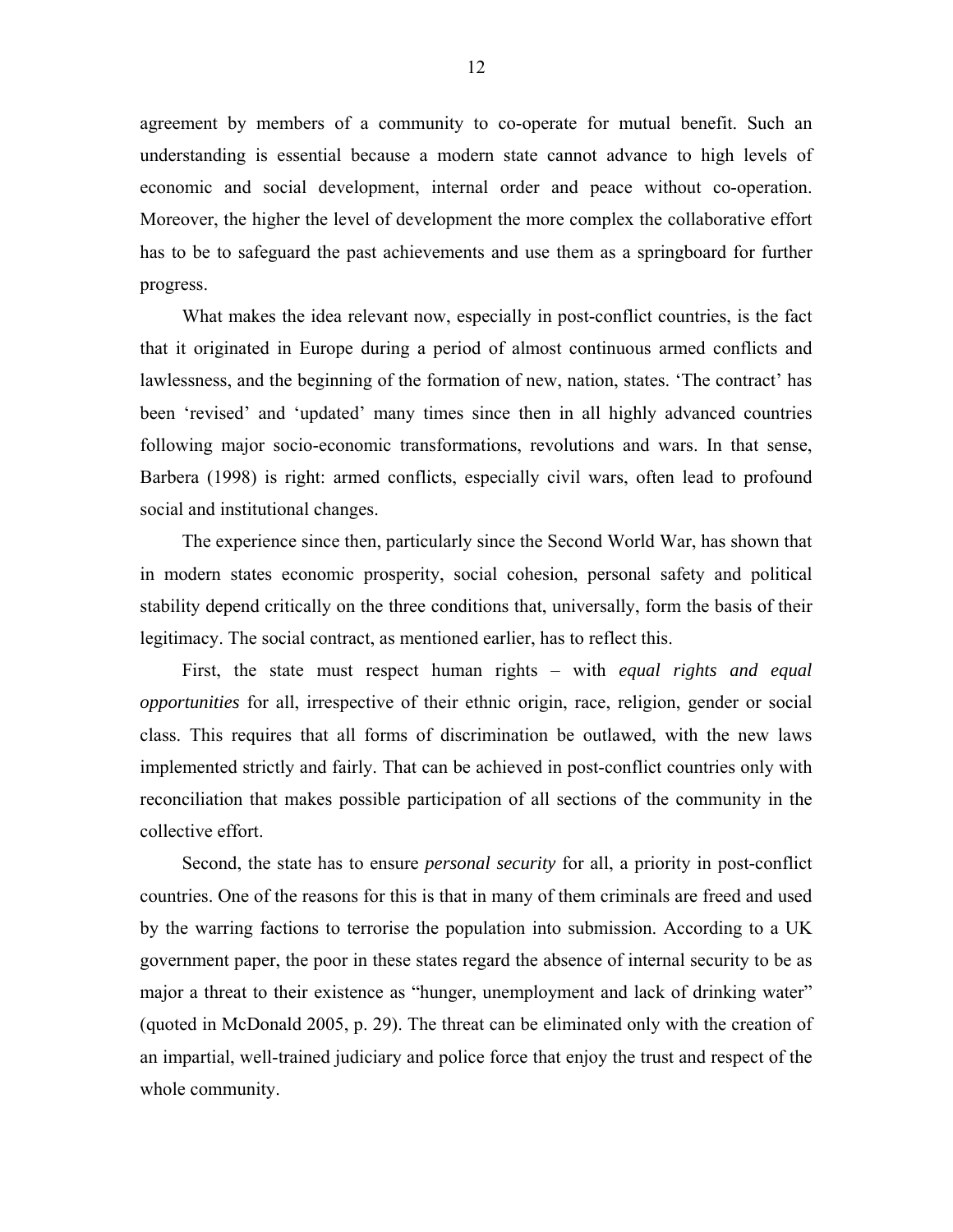Third, the state needs to have the means to provide *economic security* (in employment and income) for all, so that they can, as UNDP (2004, p. 127) put it, "lead a long and healthy life, ... be knowledgeable, ... have resources needed for a decent standard of living and [be able] to participate in the life of the community". (See also ILO 2004). That demands rapid, effective postwar reconstruction and development providing: employment opportunities for the unemployed on important public and other projects; food, shelter, clothing, medical services and education; clean water and sanitation; infrastructure; mine clearing; and growth and diversification of the productive potential.

Although the whole community has to participate actively in achieving these goals, it is the role of the central government and parliament that is of critical importance. It is their duty to represent the community as a whole not a particular social group, private interests, locality or region. It is also their responsibility to define the character and goals of the state and to make sure that everyone is working towards the same widely desired aims. The last is particularly important in fragile states where the lack of social responsibility, corruption and negligence tends to be common and, therefore, not confined to the organs of central government.

Even when this is not the case, the danger is that a highly decentralised effort in postwar reconstruction and development will concentrate on local issues, ignoring wider problems that affect the country as a whole. As the resources are scarce and unequally distributed between the regions and localities, some of these will make much greater and faster progress in the reconstruction than others.

In the absence of an effective central authority to manage inter-regional transfer of resources, the disparities could do more than make it virtually impossible to create a feeling of national unity and purpose, with everyone making a contribution towards achieving the same goals. Horizontal inequalities would sooner or later trigger off further conflicts, especially if the regions differ significantly in their ethnic, racial or religious composition. It would not take long in this case for the disparities to be regarded as a deliberate act by the state, designed to favour interests of certain groups at the expense of others. When this happens, civil conflicts tend to turn into wars for national independence, as one or more groups become convinced that they would be better off by forming their own independent, sovereign state.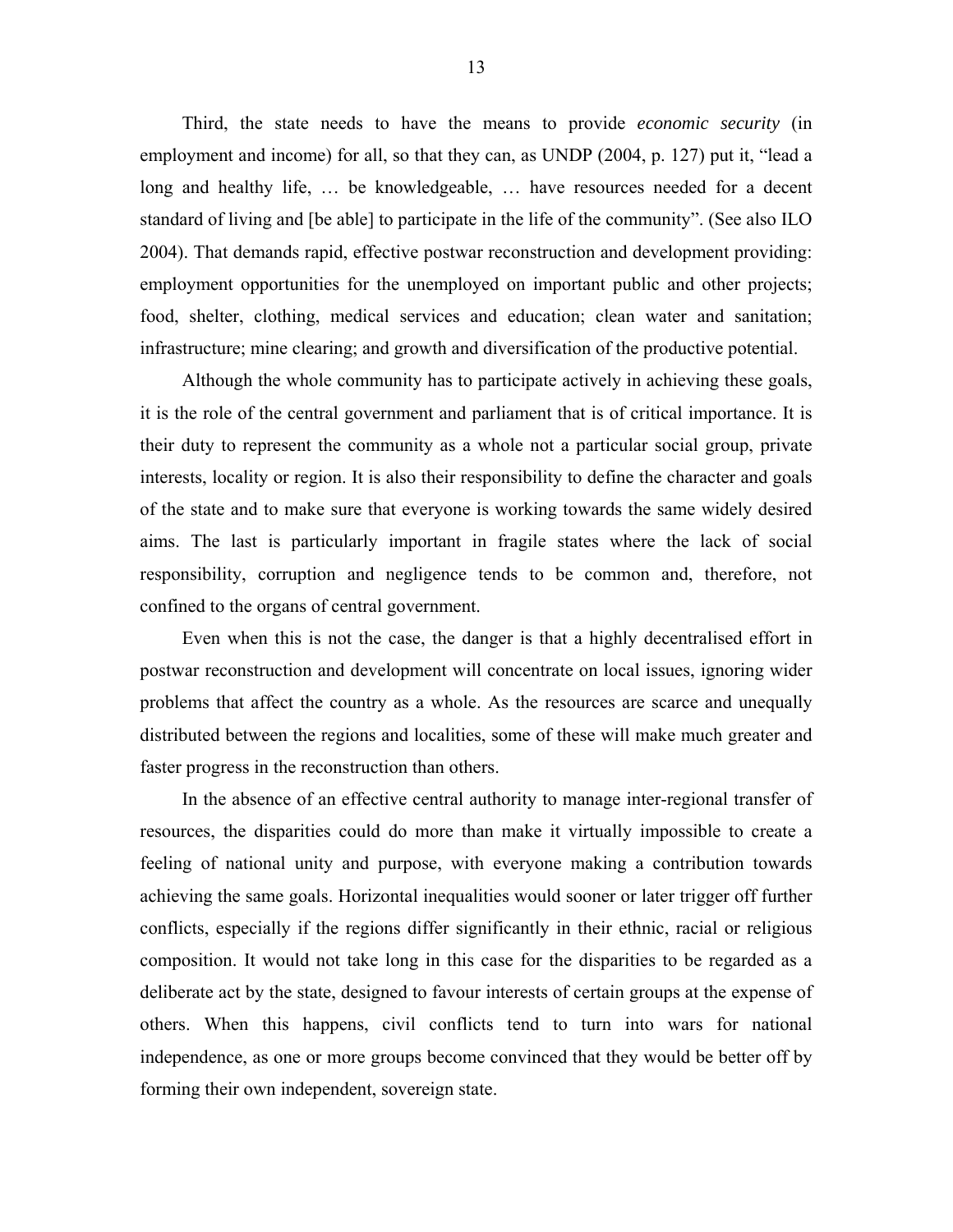Delegating a major responsibility for the reconstruction and development to NGOs and civil society organisations may lead even faster to armed conflicts and the break up of countries. By their very *raison d'être*, most of these organisations concentrate on specific issues that promote interests of particular groups only. In other words, they tend to lack the impartiality as well as the resources which are essential to achieve a permanent solution of the problems common to post-conflict countries.

For similar reasons, it is impossible to solve one of the most serious problems in all fragile and post-conflict states, that of lawlessness and lack of personal safety, by delegating the matters of internal order to private organisations. The reason for doing this is usually either widespread lack of confidence in the police or because the government's financial resources are inadequate to train and run an effective, impartial police force. This is unlikely, however, to achieve a satisfactory, lasting solution to the problem of personal security. Private provision of 'security' is completely at odds with one of the most important conditions that makes the maintenance of internal order a public good: it excludes the vast majority of people in these countries, those who cannot afford to pay for private protection.

In fact, it is clear from the preceding analysis that many of the most important changes that fragile states need to achieve concern public goods. As these 'goods' are normally provided most effectively by the state, the strengthening of state institutions is of paramount importance - a fact that is now widely acknowledged by major international organisations (UN/DESA 2006, UNCTAD 2006, OECD 2007, World Bank 2004). Moreover, as Kindleberger (1996, p. 220) concluded after a lifetime of studying the experience of countries at different stages of development, when economies are "moving on trend", a decentralised form of economic organisation is likely to be more effective. But in times of crises, when fundamental changes are required, it is centralisation and co-ordination of economic activity that is essential. (See also Panić 2003, Part II.)

It is for this reason that one of the most damaging long-term effects of the neoliberal counter-revolution in the 1980s and 1990s is likely to be the deliberate weakening of state institutions in both developing (Schiavo-Campo 1996) and developed (Panić 2003, chapters 3 and 9) countries. It takes considerable time and effort for the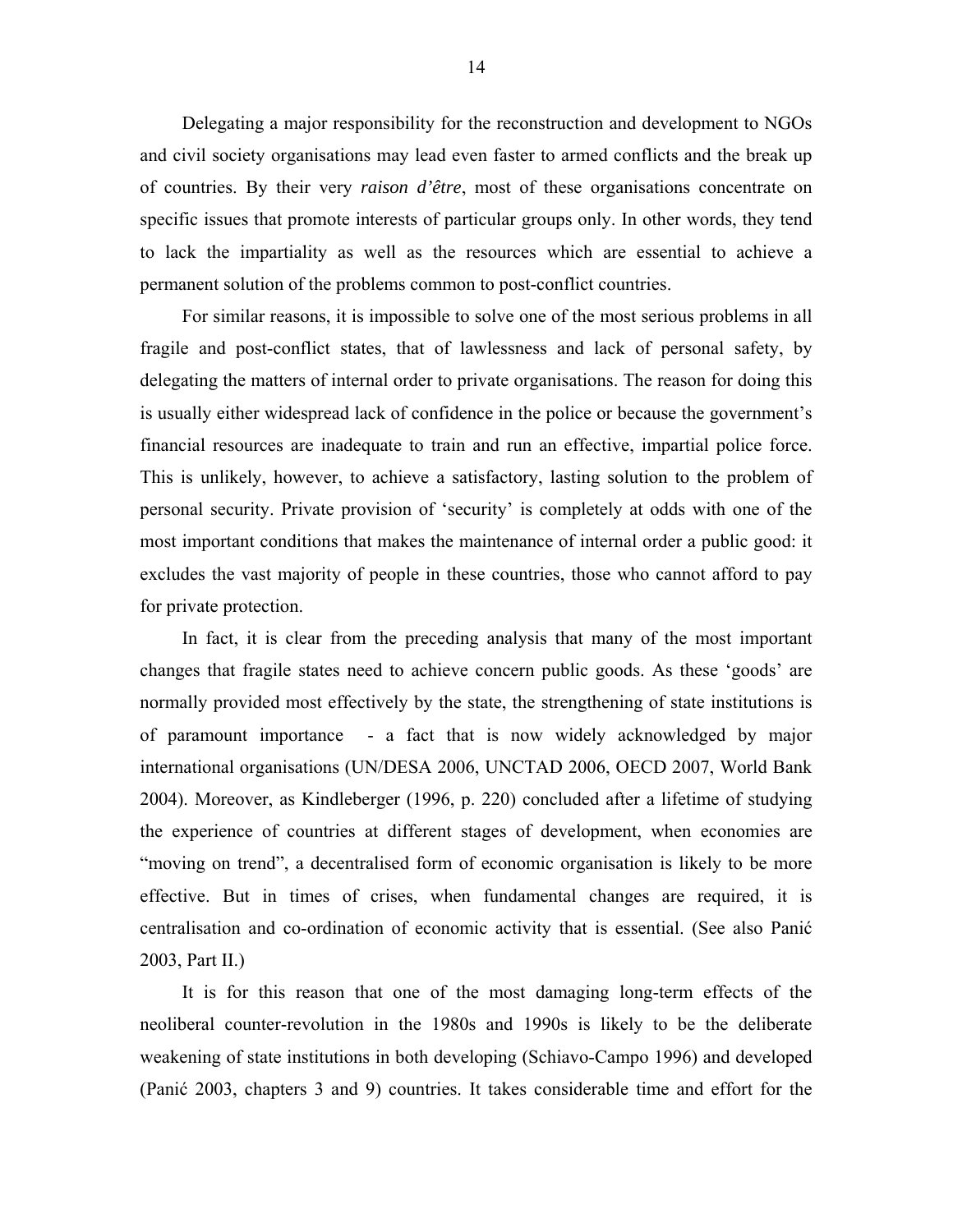capacity of the state to be restored to deal effectively with the highly complex economic, social and political issues that confront modern countries.

# *(b) Donors of official aid and monitoring*

The potential donors need to take into account all these factors in formulating their actions and conditions under which they are willing to provide technical and financial assistance, making sure that the conditions are consistent with the goal of achieving permanent peace and that they will be observed. That was, in fact, another aspect of the Marshall Plan that made it such a success (Panić 1992a). US assistance was conditional on active co-operation between the countries receiving it, judged, correctly, to be the most effective way of preventing future wars in Europe. (See also Kozul-Wright and Rayment 2007.)

In the case of countries emerging from *civil* war, the overall 'conditionality' must pay special attention to the three 'pillars' of the new social contract. Donors whose objective is to help these countries avoid future conflicts cannot afford to compromise on any of them.

It is also important that, instead of imposing their own institutional models and policy preferences on the receiving countries, the donors help them utilise "local knowledge and perceptions and listen to the needs that are articulated by conflict affected countries and their ideas abut what can be done to address them" (UN 2004). They should also assist the countries to "build on the capacities that exist" rather than try to duplicate "or displace locally developed initiatives" (*ibid.*)

To ensure that all these conditions are met, it is essential that progress in each be monitored carefully. Given the past record in this area, the responsibility for monitoring could be assigned to independent assessors working for or on behalf of international organisations not directly involved in providing external assistance to the country concerned.

The need for careful monitoring and the way that it is organised will depend also on who is providing foreign aid and how.

An important problem with bilateral assistance, for example, is that it may be used in support of special interests in either receiving or donor countries. If that is the case, those providing the aid are likely to give control over its implementation to individuals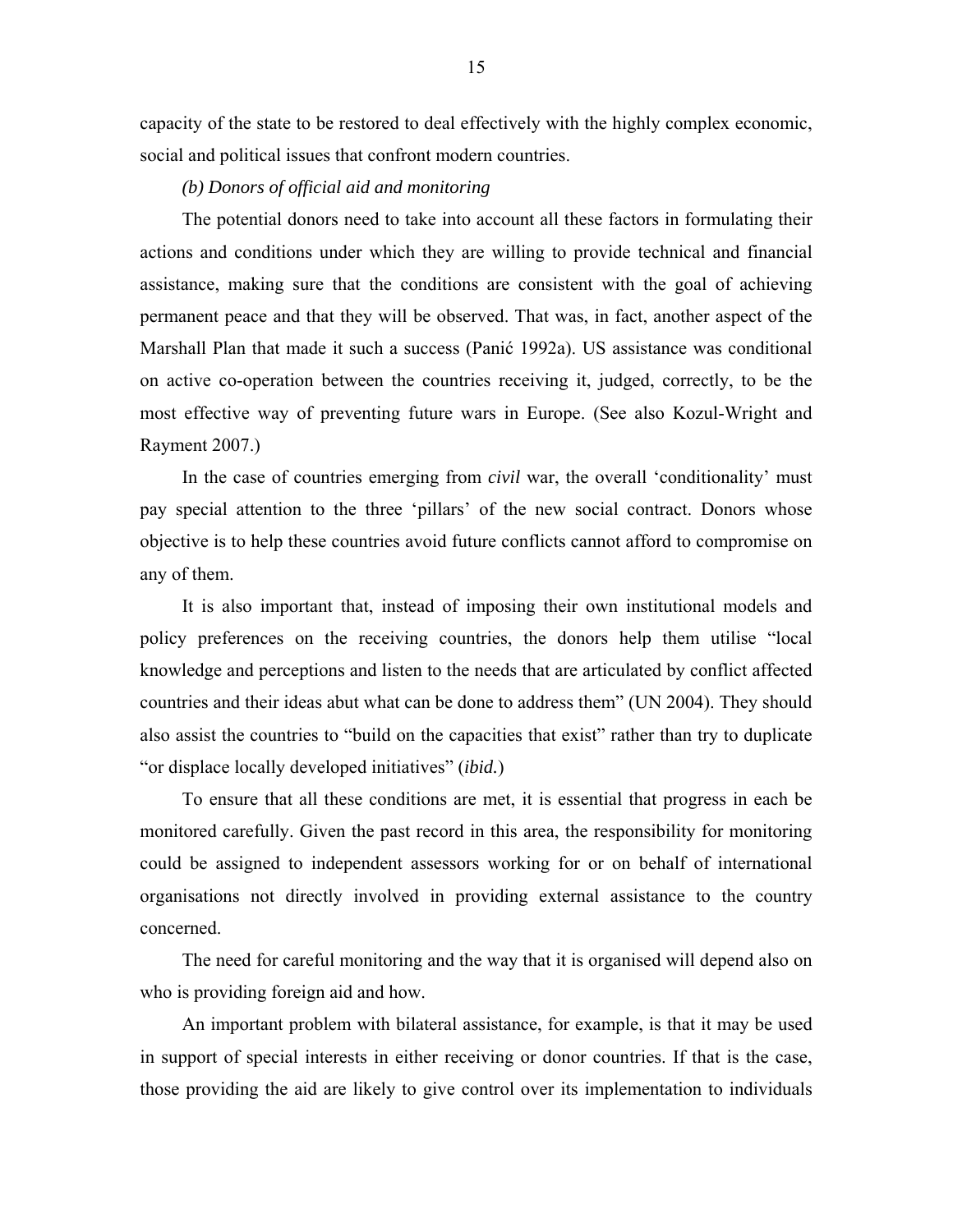and groups who support their aims. Bilateral aid needs, therefore, to be monitored carefully by independent assessors.

The problem may be even more serious under multilateral aid if donors have very different objectives and are more concerned with long-term benefits of external assistance to their powerful interest groups than the needs of post-conflict countries. The advantage of multilateral aid is that, apart from avoiding the multiplication of effort and waste caused by uncoordinated aid, "multilateral organisations may be in a better position to … induce collective action among members and, in general, achieve objectives that individual members would not be able to achieve on their own" (Martens *et al.* 2002, p.188). Nevertheless, with many donors and the risk of major differences in their motives for providing assistance, multilateral aid may require even more careful monitoring and an independent assessment of its effectiveness than bilateral aid.

# *(c) Governments, international organisations and transnational corporations*

Special monitoring arrangements and close co-operation between the receiving country, donor governments and international aid agencies will be needed in those economic and social activities in which transnational corporations or NGOs play an important role, especially if significant exploitation of natural resources is involved.

The so-called 'natural resource curse' and the 'Dutch disease' (see UN/DESA 2006, UNCTAD 2006) have received considerable attention, often for the wrong reason. Generally, misunderstandings of the experience of a few countries have lead some analysts to the conclusion that seems to imply that the worst thing that can happen to a country is to be rich in natural resources. The problem is that if that were the case Scandinavian countries, Canada and the US, to give a few examples, would still be poor, conflict-ridden states instead of belonging to that exclusive club of countries with the most advanced economies in the world.

The 'curse' and the 'disease' are, in fact, something quite different: the result of institutional failure, wrong policies, corrupt governments and/or inability of a small or poor country to defend its interests against powerful, predatory foreign corporations and their governments. (See also Korten 1995.) It would not take long for a more equitable share of the revenues between the two sides to dispel the 'curse'.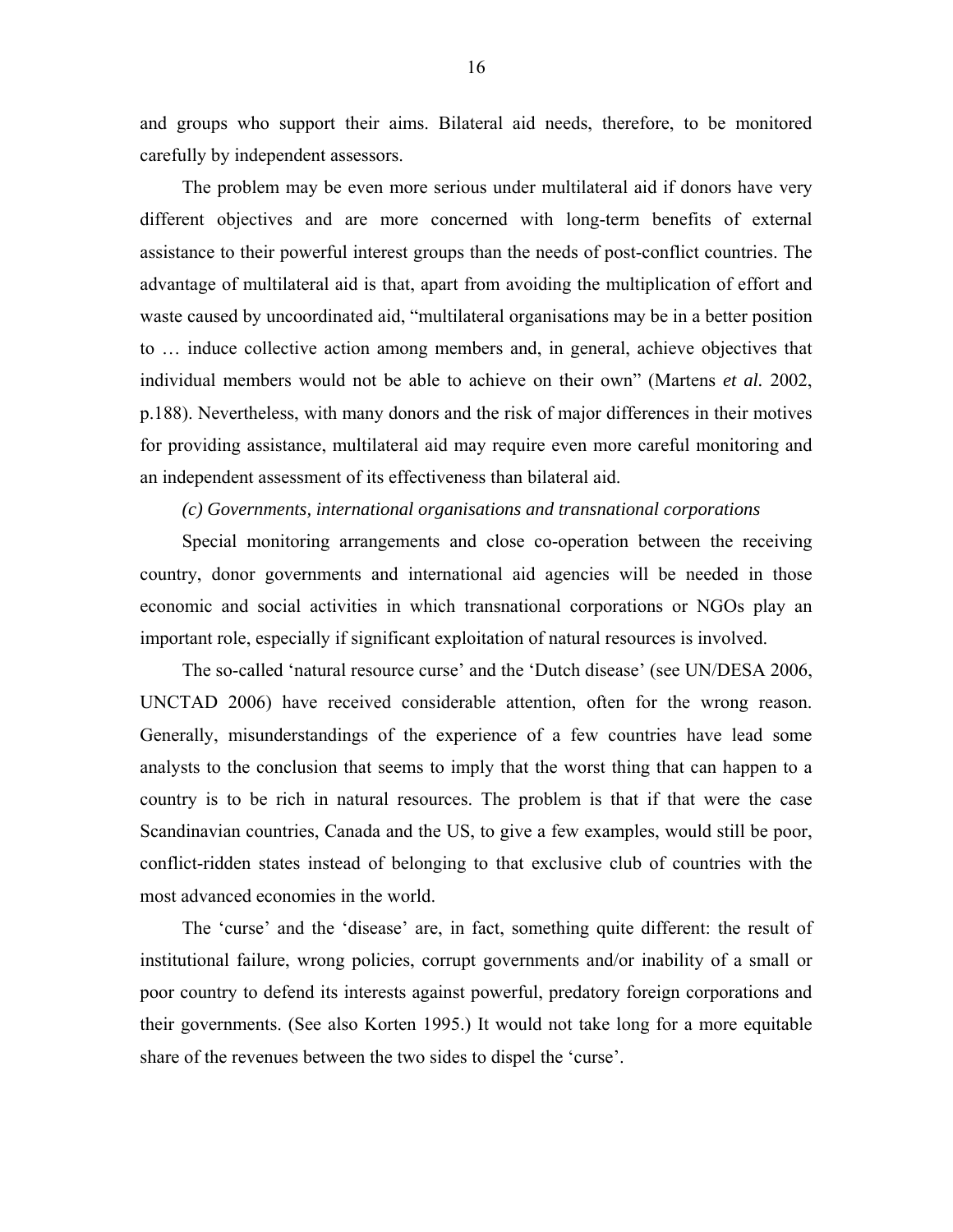That would require an agreement between governments of post-conflict countries and foreign corporations to avoid myopic approaches to the exploitation of natural resources that ignore long-term development of the countries concerned and the consequences of its failure. This has proved far from easy to achieve. An effective agreement of this kind is possible only if private corporations, their governments and governments of post-conflict countries regard peace as a global public good in which all of them have an important stake.

The basis for full co-operation between governments of the countries of origin of transnational corporations and governments of developing countries already exists in international agreements and national laws – provided, of course, that the governments observe and enforce them. For example, the Antiterrorism, Crime and Security Act of 2001 gives UK courts the power to prosecute "UK registered companies and UK nationals…in the UK for any act of bribery or corruption committed overseas" (McDonald 2005, p. 15). A couple of years earlier, in 1999, OECD member states agreed that "they would all legislate to make bribery of a public official in a foreign country an offence" (Collier 2007, p. 137).

As a number of well-publicised cases show (*ibid.*, chapter 9), adverse publicity is another powerful weapon in making transnational corporations and banks act in a way that promotes peace rather than causes conflicts. But to be effective, the publicity must also include suppliers of these corporations. Otherwise, there is nothing to prevent transnationals from outsourcing, as many of them do, the worst aspects of irresponsible, exploitative behaviour to small firms in post-conflict countries and disclaiming any responsibility, or even knowledge, for actions of these firms.

Sustainable peace in fragile, conflict-ridden states cannot be achieved until the international community is prepared to deal with these problems. Corruption and other malpractices are not confined to political leaders in developing countries.

# **V. Monitoring and Assessment of Foreign Aid Effectiveness**

There are two reasons why the international community needs to approach the problems identified in the previous section with much greater urgency than has been the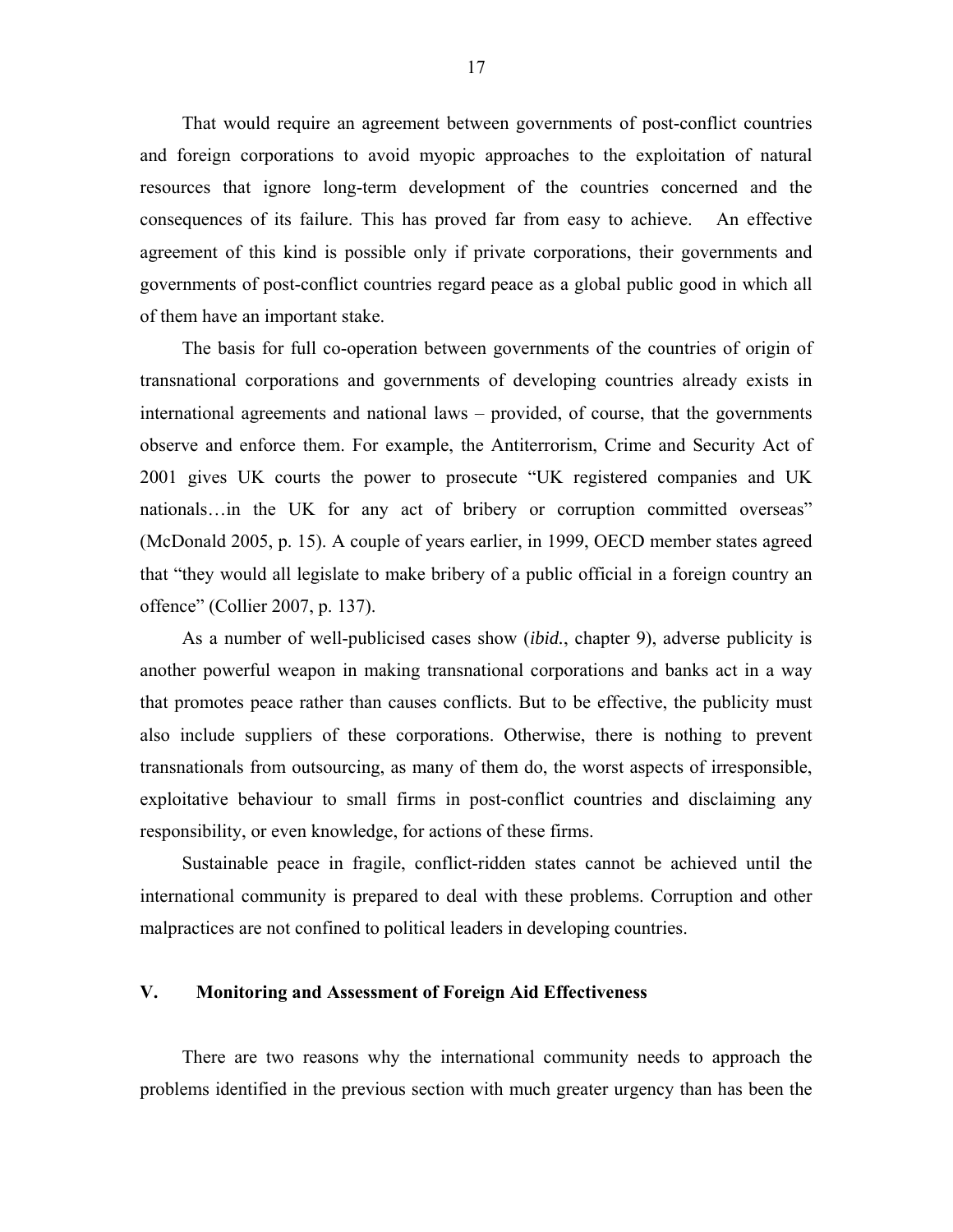case so far. First, their solution is essential if the world is to eradicate some of the most common causes of national and, potentially, international conflicts. Second, this could be much more difficult to achieve in the coming decades as the means to do so may not be as readily available as they are now. (See, for instance, Schwartz and Randall 2003.)

The projected increase in world population, climate change, ecological degradation and the threat of growing shortage of strategically important natural resources are expected, other things remaining the same, to reduce markedly over the next few decades growth potential of the world economy (Stern 2006, UNEP 2007). If that happens, past experience suggests that it will have an important effect on the volume and stability of financial and technical assistance to developing countries, particularly those with a record of failing to use it effectively. All fragile states fall into that category.

*(i) Humanitarian vs. development aid* 

The expected deterioration in global economic environment may not change significantly international readiness to provide humanitarian, emergency aid. Most of it is given in response to natural disasters that affect a large number of people, making it virtually impossible for the region or country affected to cope with the consequence without external assistance.

There will always be a strong feeling of compassion for victims of major, unforeseen disasters. The objective is clear: to save lives by providing food, medical assistance and shelter, enabling the affected area to recover sufficiently to function as a viable entity again. As the effectiveness of emergency aid becomes apparent within a short period, it is relatively easy to monitor and evaluate. Moreover, a far from negligible proportion of this aid is financed by voluntary contributions from individuals, charities, other NGOs and, often, from private corporations and banks.

Development assistance differs in a number of important respects from emergency aid. The resources required are larger, the commitment longer, the objectives broader and, as a result, less clearly defined. In many cases the real effectiveness of aid may not be apparent for many years and is, therefore, difficult to evaluate correctly.

Normally, development assistance provided by the developed world accounts for a minute proportion of the countries' national income and not a much larger proportion of their government budgets. Nevertheless, the resources allocated to foreign aid will be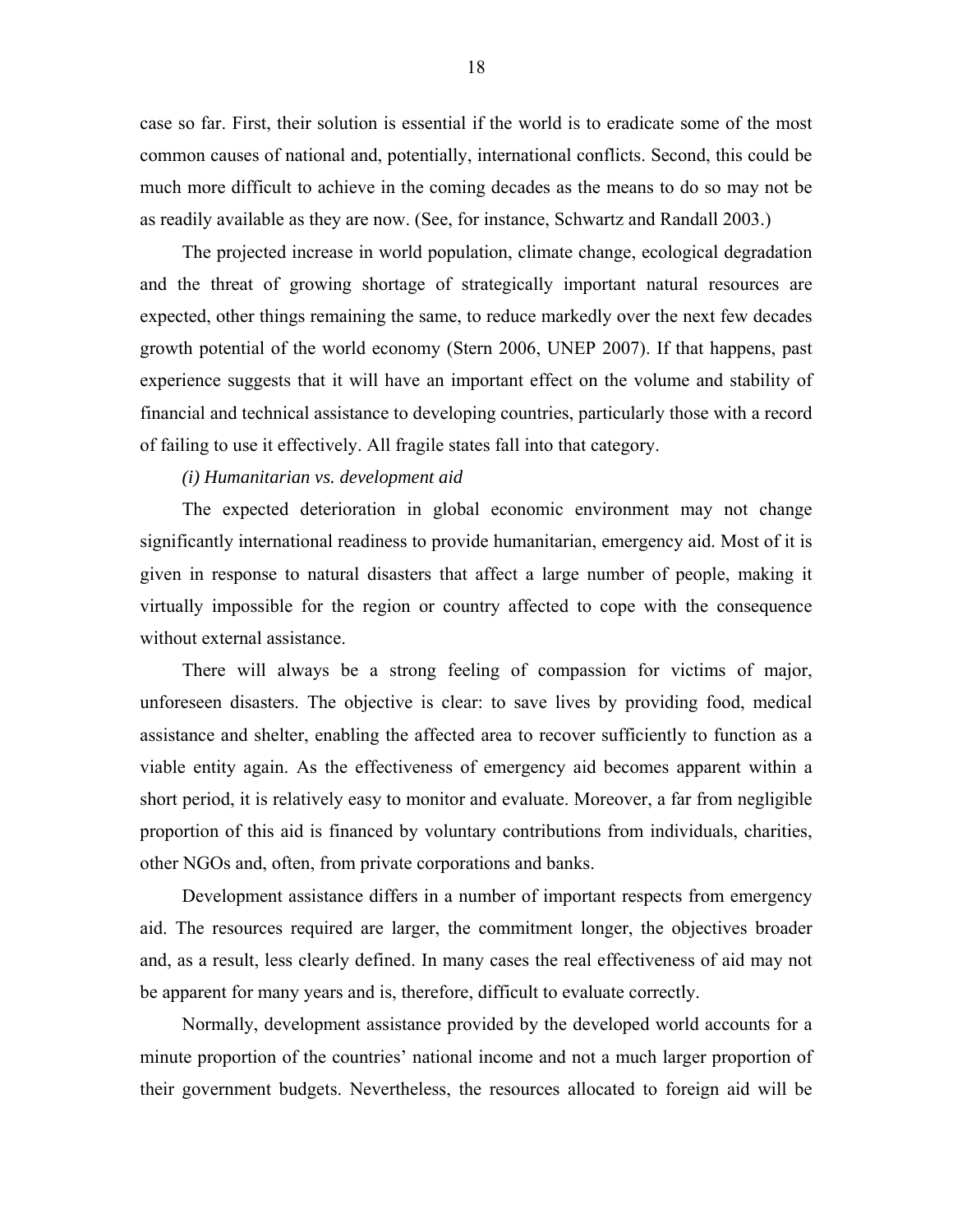competing directly with those required for important national causes that the electorate tends to rank much higher on its list of priorities.

This is unlikely to be a major threat to foreign aid commitments when donor countries are enjoying high levels of economic security and social wellbeing and expect to do so in the foreseeable future. The same will be also true if an important and clearly identifiable national interest makes it necessary for them to provide assistance for postwar reconstruction and development, as was obviously the case with Marshall Aid.

The willingness to assist the development of other countries, no matter how deserving, is likely to change radically following a serious deterioration in the economic environment and prospects, especially of the kind described briefly above. When there are limited resources to satisfy important domestic needs public attention will focus increasingly on the size and effectiveness of external assistance. Has it made any noticeable difference in the receiving countries, especially fragile states, and, if not, should it be continued?

In other words, the question of selectivity cannot be avoided for long in such an economic environment. If allocation of diminishing (relative to the needs) resources has to be made selectively within countries according to where they are likely to be most effective – it becomes increasingly difficult to justify a different approach in allocating resources, such as financial aid, between countries.

Hence, the paper by Burnside and Dollar (2000) that suggests selectivity in the allocation of external aid should not come as a surprise. It has attracted a good deal of attention and criticism. Much of this has concentrated on their methodology and ethical problems associated with the discrimination in the provision of foreign aid against some of the poorest countries in the world. There is also concern that, if implemented, much more stringent selectivity than at present would make it impossible to achieve the Millennium Development Goals to which the international community has committed itself.

The criticisms are relevant and would, most likely, attract considerably sympathy and support in the developed world. But that does not necessarily mean that at least some of the countries in this group will hesitate to reduce their contributions to external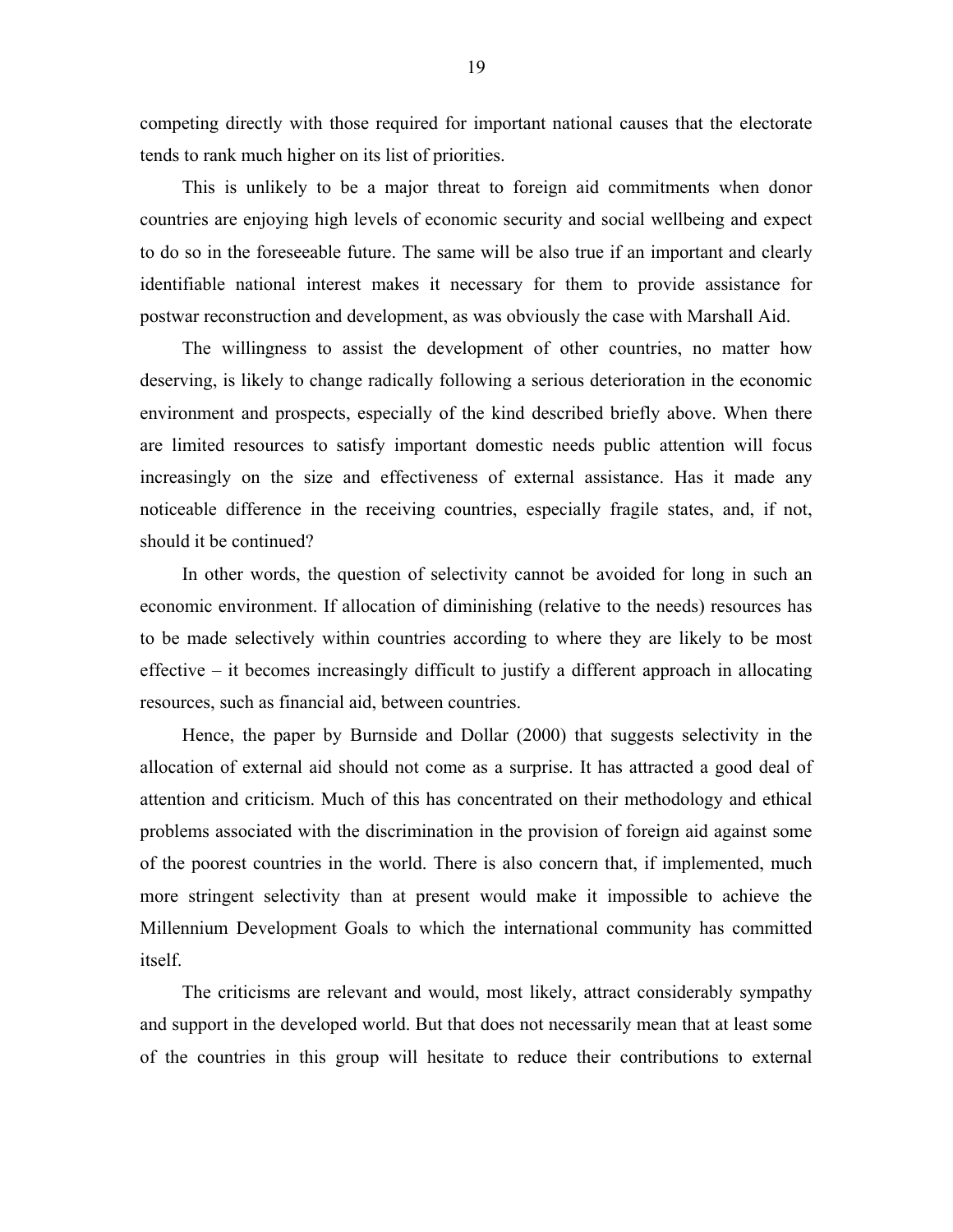assistance, both bilateral and multilateral, if the economic environment deteriorates sufficiently to pose a serious threat to their own social stability and political order.

There is a recent precedent for this. Although the most advanced economies agreed in the 1970s to contribute annually 0.7 per cent of their Gross National Income (GNI) to aid only five of them are honouring the agreement: Norway, Sweden, Denmark, the Netherlands and Luxembourg. Another country to meet the target for a short time, France, has almost halved its contribution (as proportion of the GNI) since the end of the 1980s, following rapid deterioration in its economic performance. In fact, with very few exceptions, all the 'rich countries', including the five listed above, are contributing a smaller proportion of their national income to aid now than they did in 1990 (cf. Panić 1992b, UNDP 2006).

In other words, unless scientific assessment and predictions of ecological degradation and its socio-economic consequences turn out to be widely off the mark, the question is not whether but how soon is greater selectivity in the allocation of foreign aid going to happen. Given the importance, economic and geopolitical, that the effectiveness of external assistance is going to assume in this case, it becomes imperative to avoid the use of simplistic, ideologically motivated criteria in assessing it. The accumulated evidence since the 1940s makes it abundantly clear that few of the standards or 'conditions' used commonly in development literature and programmes can be accepted with confidence as a reliable indicator of aid effectiveness without a careful scrutiny of the institutions, policies and actual developments in a particular country.

The *raison d'être* of economic development is to improve the standard of living, economic security and social wellbeing of all, not just a small minority. The important implication of this is that although none of these improvements can be achieved without economic development, even sustained economic growth is not sufficient in itself to bring about lasting social stability, internal order and peace to fragile and post-conflict countries. That requires specific measures to solve permanently the problem of the deeply ingrained inequalities that are the main cause of internal violence and civil wars.

To set fragile states on the path towards achieving this goal, external development assistance, both financial and technical, has to satisfy four conditions. First, it has to be adequate to meet the objectives for which it is intended. Second, it has to be provided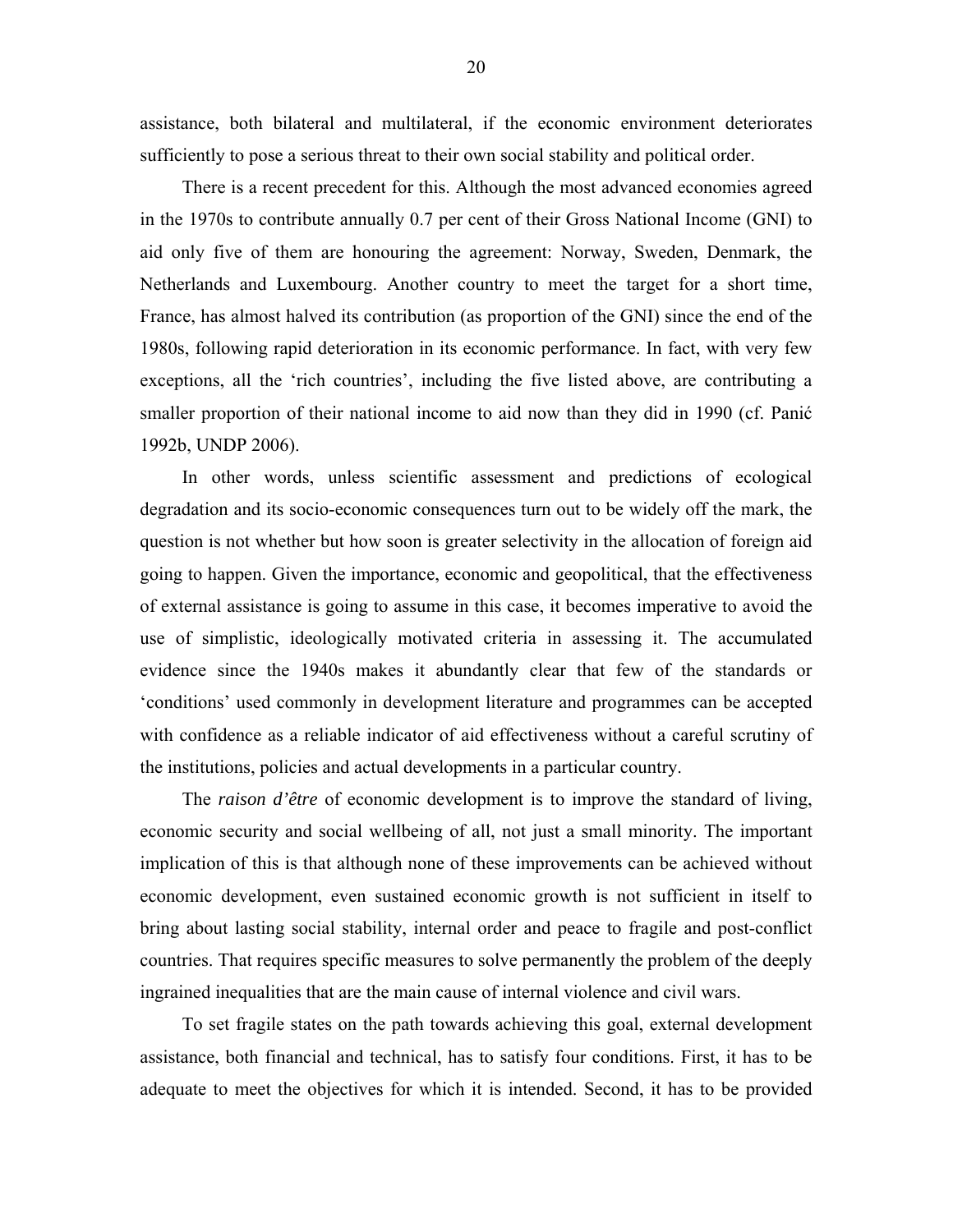over a sufficiently long period to achieve its aims. Third, it needs to be managed effectively. Finally, the conditions attached to it, and the policies pursued to meet them, must be appropriate to each country's needs and priorities. Properly executed, the four should fulfil what UNCTAD (2006, p. 37) has called "one of the primary functions of all aid [which] is to give governments time…to tackle serious structural problems without imposing excessive social and economic costs on the population."

Reducing aid to a developing country, particularly to a fragile or post-conflict state, will impose precisely such costs on the population. It is the duty of the international community, therefore, if it is planning to withhold aid from a country because of its failure to use it effectively, to take special care to establish, first, reasons for the failure. Do they originate in the country itself, its institutions and the policies that it has pursued? Or is the main reason for the failure the combined result of actions of donor governments and international aid agencies, especially the inappropriate conditions and policies that they have imposed on the country?

International experience over the last sixty years provides important lessons for the future.

### *(ii) Disbursement and timing of development assistance*

The first important fact to establish in assessing effectiveness of external assistance is the amount of aid that a post-conflict country has actually received and how much of it has been used for activities other than institutional reforms and economic development.

It is a well-known fact that aid disbursements are often smaller than the commitments made by donors (Riddell 1987). Different institutions are involved in making the commitment, approving aid and disbursing it. Some projects are complex and take a long time to complete, making it virtually impossible to assess accurately *ex ante* the exact requirements, or to foresee important changes in the supply conditions and costs during their period of gestation.

Besides, for a number of reasons, only part of the received aid may be used for development. Some of it may go towards debt relief, or to prevent costly exchange rate volatility. Transaction costs associated with external assistance are far from negligible. Much of it tends to be wasted on "over-priced and ineffectual technical assistance", duplication of effort, countless missions and meetings (UNCTAD 2006, pp. 15 and 47).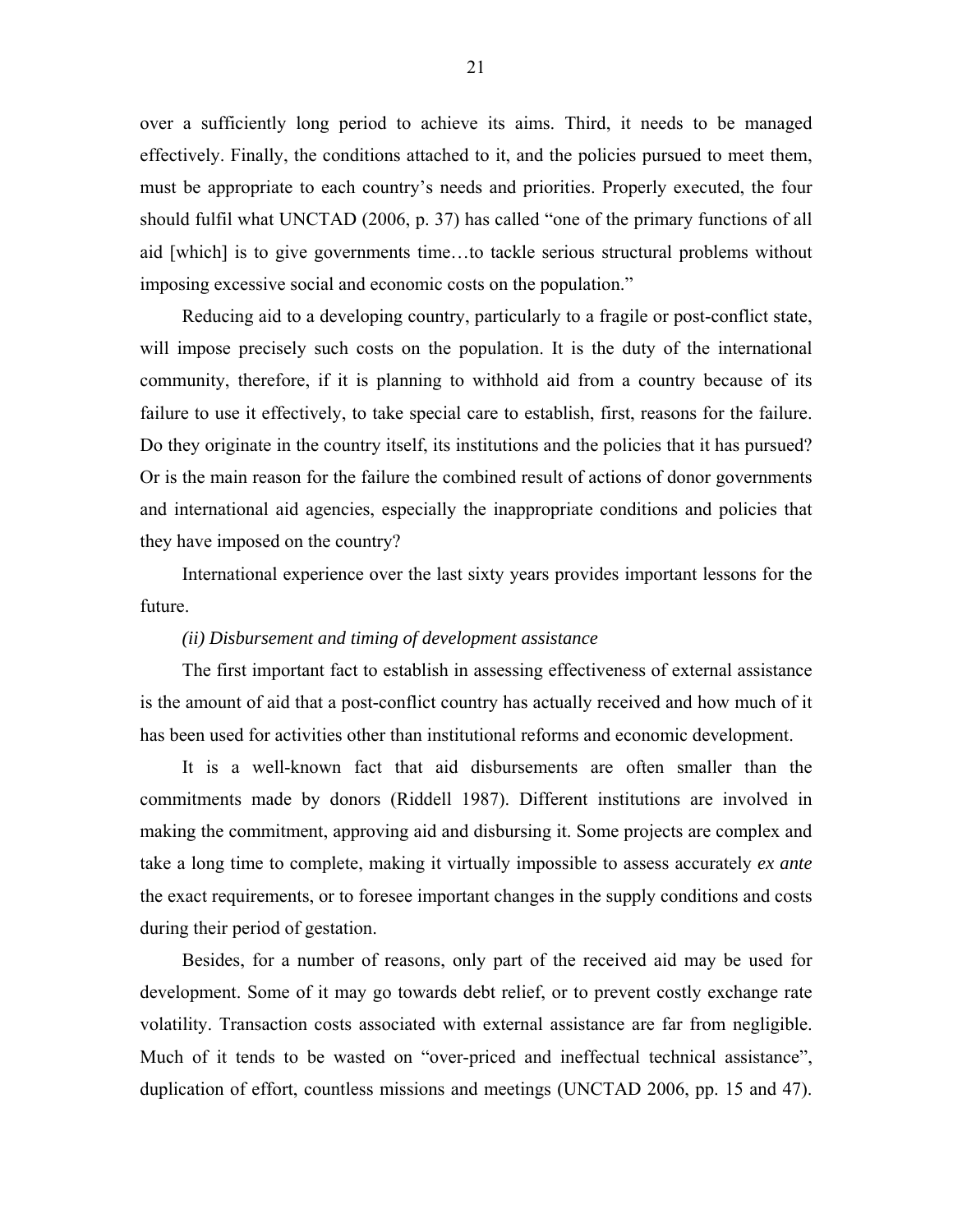The cost of tied aid is estimated to be in the region of \$2.6 billion, equivalent to a tied aid 'tax' of 8 per cent (UNDP 2005, p. 76). For these and similar reasons, aid that developing countries receive is "too often …unpredictable, hedged with conditions, uncoordinated and tied to purchases in donor countries" (*ibid.*). Not surprisingly, the amount of aid given to a country may turn out to be insufficient to do as much for the transformation of its economic and social conditions as originally expected.

Finally, irrespective of how large aid given to these countries is it will do little to help their long-term development, needed to eradicate the underlying causes of conflict, if it is provided over a short period only. Yet this is far from being uncommon. Over the last twenty years foreign assistance declined sharply 3-4 years after the conflict in a number of countries (Suhrke and Buckmaster 2005). Even when this is not the case, some projects will turn out to be unsustainable because the original assessment underestimated seriously their operational costs or overestimated the country's capacity to run them without external assistance.

Among the leading providers of official development assistance, Scandinavian countries (Sweden Norway and Denmark) are, as already pointed out, most generous. Virtually all of their bilateral aid is untied and goes to countries that try to create conditions which are of critical importance for their long-term development and conflict prevention (Gates and Hoeffler 2004).

# *(iii) Universal indicators of progress towards permanent peace*

The most important objective of all fragile states and the essential requirements for achieving it, sketched roughly in the preceding sections, provide also the criteria by which to judge progress (economic, social and political) that a country is making towards achieving the ultimate goal. As emphasised earlier, specific actions to that end will vary from country to country depending on its needs, priorities and available resources. But the basic principles and requirements that a successful social contract has to satisfy are equally relevant for all of them.

Given the sensitivity and complexity of changes that a post-conflict country has to undertake, together with the fact that they are highly interconnected (Panić 2005a), it will take time, normally a very long time, before its achievements become comparable to those of a successful middle or high income country. What matters in the case of these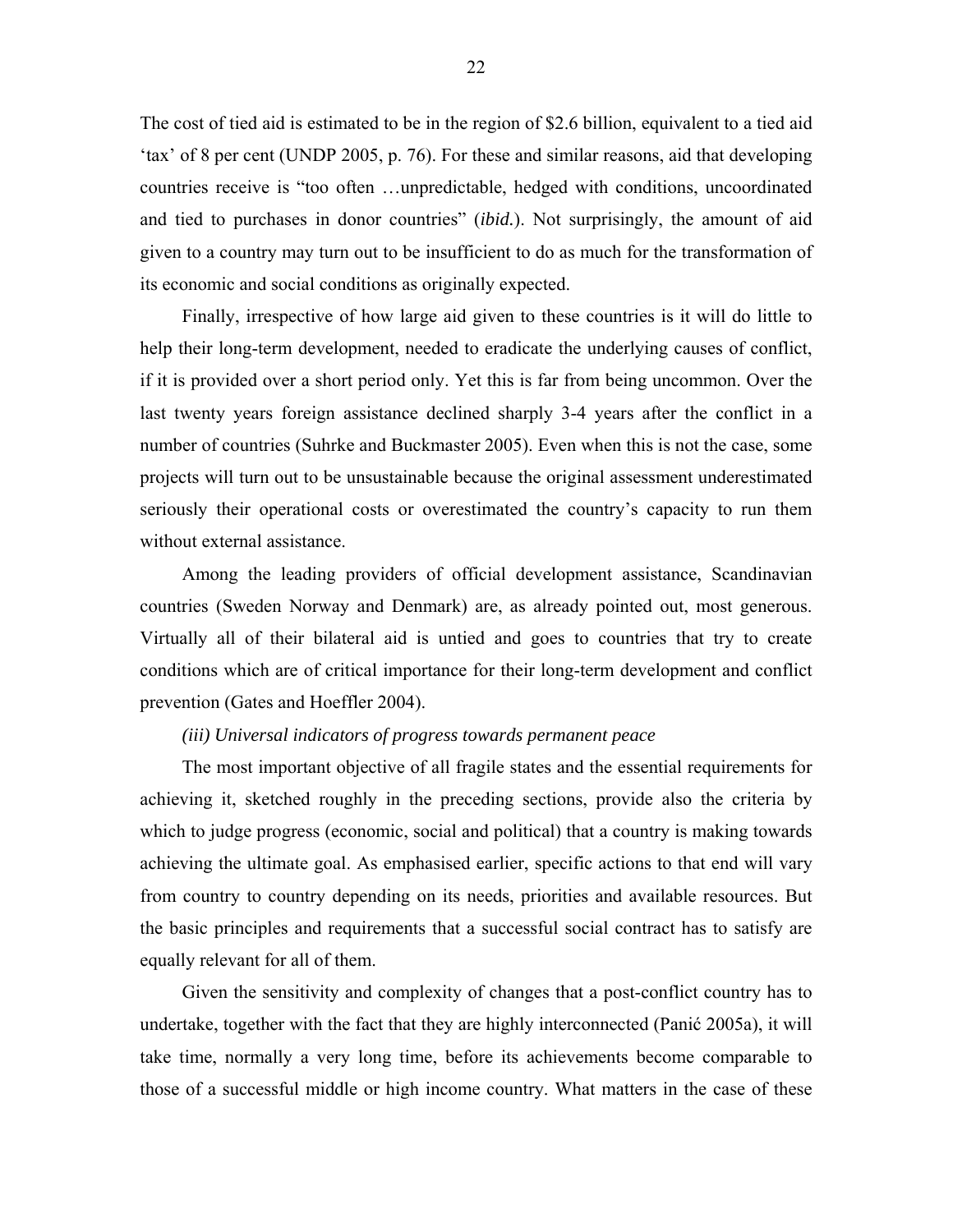states in the short to medium term, therefore, is the *progress* that they are making towards their primary objectives. Fortunately, there is enough evidence on most of the relevant indicators in this category for an evaluation of the improvements that a particular country is making with the help of foreign aid and the reasons behind the success or failure.

For instance, effectiveness of constitutional changes made to achieve *equal rights and opportunities* tends to become apparent within a short period. It does not take long to find if a post-conflict country is taking steps to outlaw discrimination against all social groups and, equally important, whether it is using vigorously and effectively lawenforcing organs of the state to implement the new laws.

At the same time, it is essential to bear in mind that, unlike legal and social barriers to equality of opportunity, the barriers created by economic inequalities will take much longer to overcome. That requires sustained effort over a long period. The time that this takes depends, among other things, on the rate of economic development, distribution of personal income and wealth, general provision of education and improvements in health, and the resources that a government is willing and able to transfer from high to low income individuals, families and regions.

Likely progress in achieving better *personal security* can be judged from the measures that governments take to stump out the endemic lawlessness, made worse by civil conflicts. These will include new laws, resources devoted to the recruitment and training of the police, and efforts to eliminate corruption and incompetence from the legal system.

Even if the governments are making a genuine progress in all these areas it will take time for the public to gain confidence in the impartiality, integrity and competence of the judiciary and the police. How long this takes will depend on the speed of sustained improvements in increasing conviction and lowering crime rates, especially in the poor areas. Social surveys of the general feeling concerning personal security are also important in detecting the extent to which such changes are reflected in everyday experience of the population.

It takes much longer poor, fragile states to attain satisfactory levels of *economic (employment and income) security*. Nevertheless, even here lower poverty levels and widely shared improvements in the standard of living and social wellbeing tend to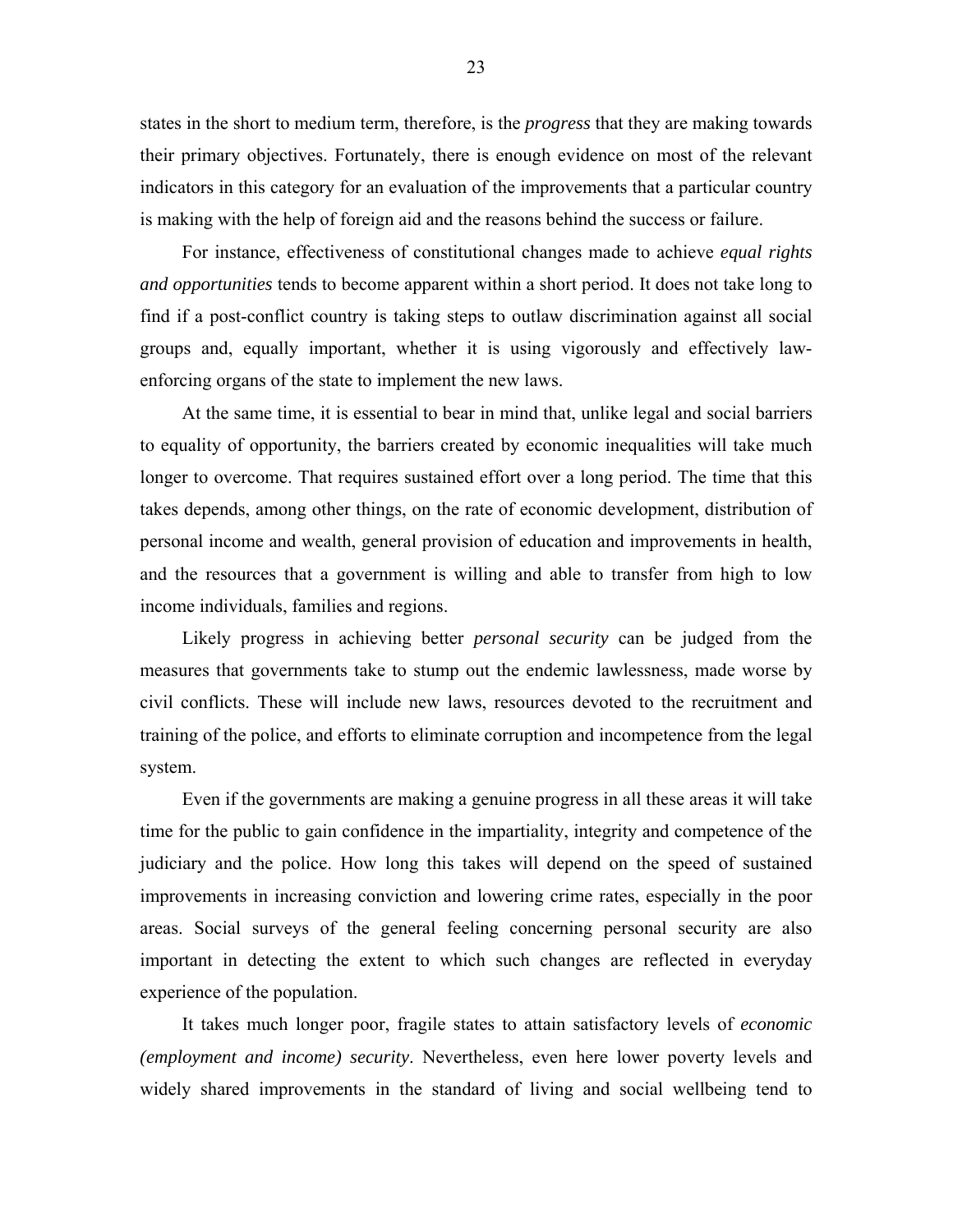become apparent already during the postwar reconstruction and in the early phases of sustainable development.

International organisations provide enough relevant and reasonably comparable information that can be used to monitor these and similar changes. Whatever the country's circumstances, better performance in the following normally indicates economic and social progress: nutritional and poverty levels; income and wealth equality; social services; health and safety regulations, hiring and firing of labour and hours of work; agricultural and industrial production; infrastructure; education; investment risks and FDI. In other words, it is not impossible to establish with considerable confidence from available information if a fragile state is breaking out of the poverty-conflict trap.

As all these improvement are extremely unlikely without a major reconstruction of the state, they also provide indirect evidence of the extent to which such a country is implementing, with external assistance, the new social contract needed to transform a fragile into a stable, viable modern state.

Nordic countries (the Scandinavians plus Finland) provide in many ways an example of what other official donors could do to improve long-term prospects of postconflict countries and the developing world in general. According to Gates and Hoeffler (2004, p. 14), they "do not give more aid to political allies". The main aim of their assistance is to help the receiving countries achieve "their stated objectives of poverty alleviation, the promotion of democracy and human rights". In fact, their aid "seems remarkably free from self interest" (*ibid.*).

# *(iv) Country specific indicators of aid effectiveness and progress*

In principle, the two indicators included in this category – 'democracy' and 'economic growth' – are among the most important criteria for judging aid effectiveness and progress. In practice, however, they may hide repression, impoverishment and, consequently, major causes of further conflicts. Seemingly identical political reforms and rates of economic growth may produce very different outcomes.

In its modern meaning, democracy (almost invariably *representative* democracy) is normally taken to refer to the form of government that respects and safeguards human rights and functions for the benefit of *all* people, not only of a particular group of them. As John Stuart Mill argued in his *Representative Government*, there must be "no pariahs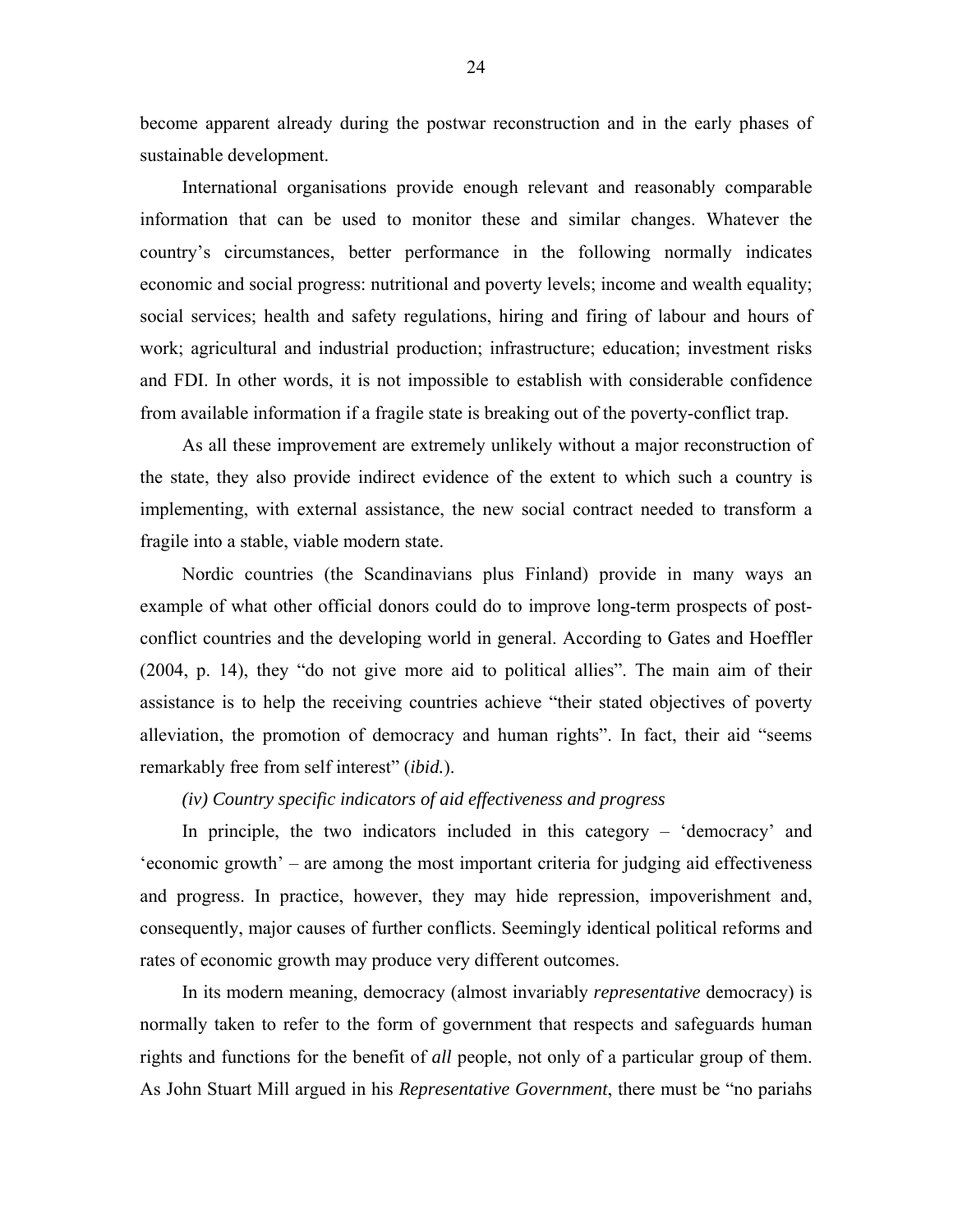in a full grown, civilised nation, no persons disqualified, except through their own default". The ideal is a democratic form of government that is fully accountable to the people and guarantees liberty and equality, in their broadest sense, for all. The last two are essential for a true democracy to exist because (as Kant, Mill and others have emphasised) people who have no economic independence from the will of others cannot exercise genuine political freedom.

Yet this is not necessarily what the introduction of 'democracy' will bring to all fragile, post-conflict states.

For instance, far-reaching constitutional changes that appear to introduce a democratic form of government may do nothing of the kind unless they are backed by specific measures to eliminate, or at least alleviate significantly, inherent inequalities. For instance, if one ethnic, religious or racial group is dominant, and people who belong to it vote for those representing their group in the expectation that they will protect their interests, all that an outwardly democratic constitution is likely to achieve will be, in effect, a continuation of an autocratic or oligarchic form of government. As the largest group is unlikely to give up its dominant position and privileges unless it has to do so – the deep-rooted divisions and the potential for conflict will remain.

A similar problem arises when donor governments and international aid giving agencies include 'democracy' as one of the conditions for providing assistance not for the benefit of post-conflict countries but of powerful economic interests. The main objective of the assistance in this case is to manipulate the elections in order to install and keep in power subservient ('friendly') governments – irrespective of the long-term human and other costs that this might inflict on fragile states.

Hence, the written constitution and the outwardly 'free' and 'fair' elections are not necessarily a reliable proof of a country's democratic credentials.

Nordic countries apart, there is no evidence that official donors, governments or international aid agencies, treat differently democratic from autocratic states in allocating development aid. Nor is there evidence that they insist on the achievement of a genuinely democratic form of government as one of the conditions for providing such assistance (Gates and Hoeffler 2004, Alesina and Weder 2004, Aghion *et al.* 2004).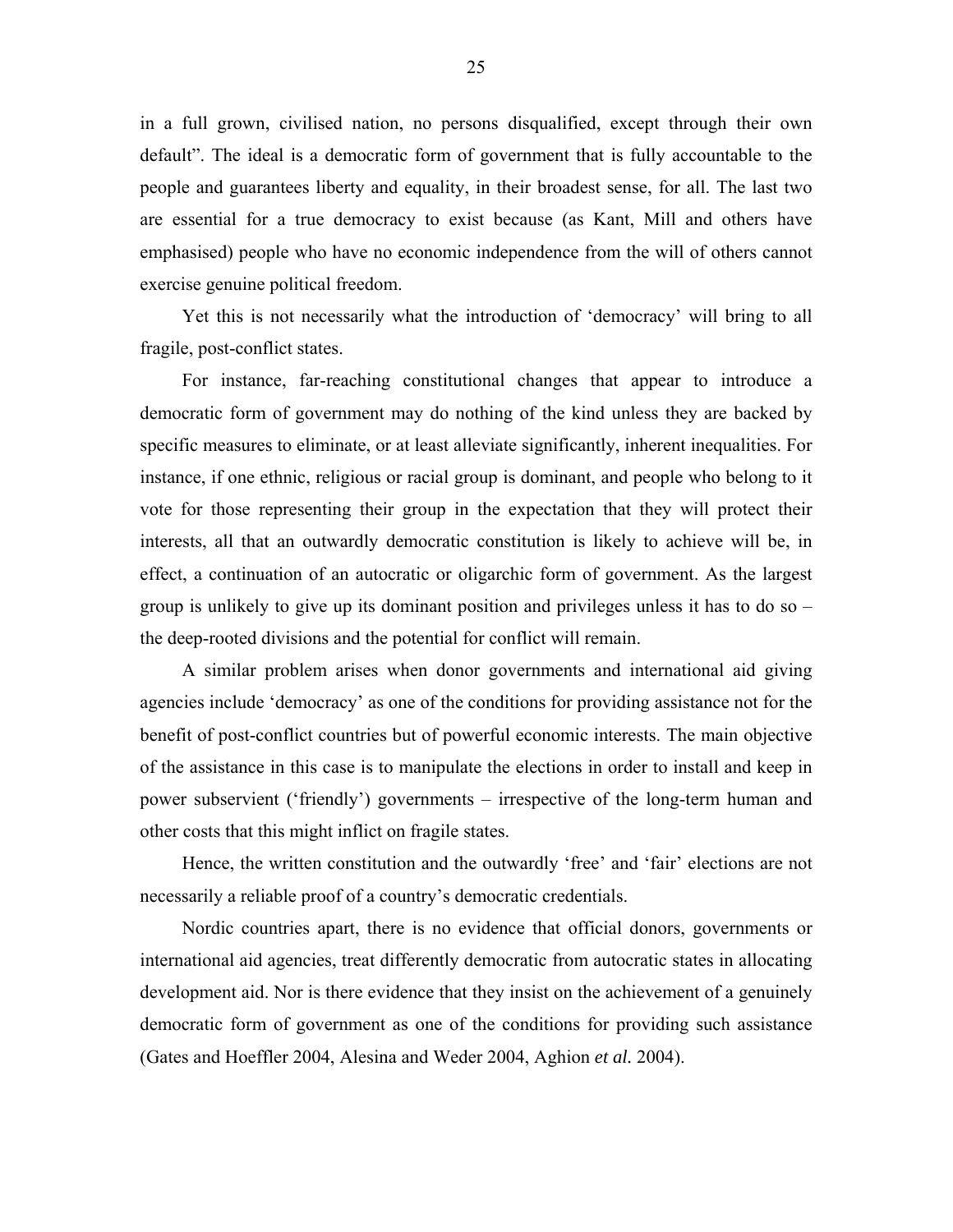For similar reasons, the rate of economic growth and GDP per capita cannot be regarded as reliable indicators of economic progress that will secure permanent peace. They may show sustained increase in the productive potential of a country. However, without supporting evidence from other economic and social indicators that these changes are equitably shared – impressive increases in either may provoke rather than prevent further violence and civil wars. As evidence from advanced economies shows, although the US has one of the highest levels of GDP per head in the world its levels of economic security and social wellbeing are well below those of a country like Sweden whose GDP per head is appreciably lower (Panić 2007).

As a result, rapid economic growth without improvements in the standard of living and economic security of the whole population, especially those whom Collier (2007) has called 'the bottom billion', is creating precisely the conditions that lead to increases in crime, intercommunal or class violence and eventually civil wars.

### *(v) Failure and conflict: economic policies that fragile states should avoid*

The four neoliberal policy prescriptions included in this category, all of which have featured prominently in the 'Washington Consensus' and IMF 'conditionality' for aid allocation, are predicted by their proponents to improve the standard of living of all countries irrespective of their level of economic development. The problem is that the prediction is difficult to justify either analytically or by reference to historical experience. (See also Kozul-Wright and Rayment 2007.) Far from being 'good policies', the four, as major economists over the last two centuries have warned, may, when implemented indiscriminately or prematurely, slow down economic development, increase poverty and widen the existing inequalities. All of these, as pointed out earlier, happen to play a prominent role in turning a fragile into a conflict state.

The idea that general *trade liberalisation* and specialisation could increase 'the wealth of nations' has never been disputed in its normative sense: as a desirable longterm goal. However, even Adam Smith and David Ricardo, who developed analytically the case for free trade more than two centuries ago, warned that the argument applied only to advanced economies. Unlike economies at lower levels of development, they have the capacity to adjust rapidly to adverse effects of a more liberal trading regime on their employment and standard of living (see Panić 1988, chapter 7).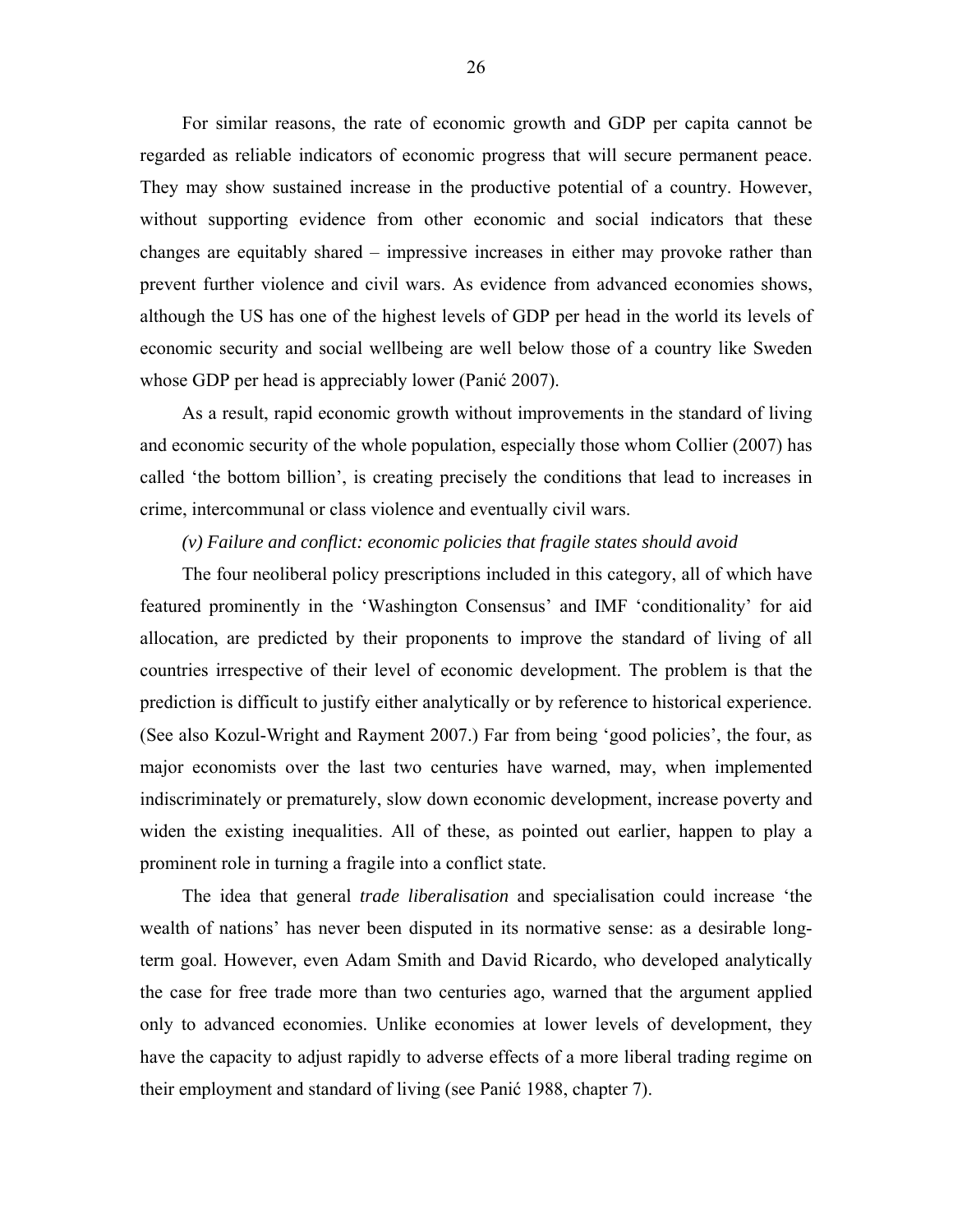In that sense there was no difference between them and those, like Alexander Hamilton in the US and Friedrich List in Germany, who argued at the time for protection until a country reached the level of development that would enable it also to benefit from freer trade (*ibid.*). Hence, as Samuelson (1939, p. 195 – italics in the original) has pointed out, it is not possible to demonstrate "rigorously that *free* trade is better (in some sense) for a country than *all* other kinds of trade."

Policy makers in the now advanced economies obviously thought the same. All these countries liberalised their trade only after reaching the level of development and competitiveness that would protect them against the loss of important sectors, high unemployment and poverty that premature liberalisation could cause (Panić 2003, chapter 5). Those who insist on 'reciprocity' in trade liberalisation between advanced and developing economies, especially in the case of fragile and post-conflict states, are clearly not doing so for the benefit of the latter.

*Liberalisation of capital exports* may be even more damaging to long-term prospects of a developing country. Ricardo summarised succinctly the reason for this in a memorandum written two centuries ago when Britain was still in the early stages of its Industrial Revolution. He regarded "the migration of capital" as something that could not be "beneficial to a state" until it reached an advanced level of development. "A loss of capital may immediately change an increasing state [i.e. a growing economy] to a stationary state. A nation is only advancing whilst it accumulates capital" (see Panić 1988, p. 134).

Most developing countries share a number of characteristics, all highly interrelated: low levels of income and domestic savings, political instability or the threat of such instability, uncertain growth prospects and low levels of investment. These are serious disadvantages that make them much less attractive than advanced economies to international investors, including those domiciled in these countries. As a result, fragile and post-conflict countries are particularly vulnerable to flights of capital. For instance, capital liberalisation by several African states in the 1990s has led to a marked increase in capital outflows from these countries and much greater volatility of their exchange rates (UNCTAD 2006, p. 39).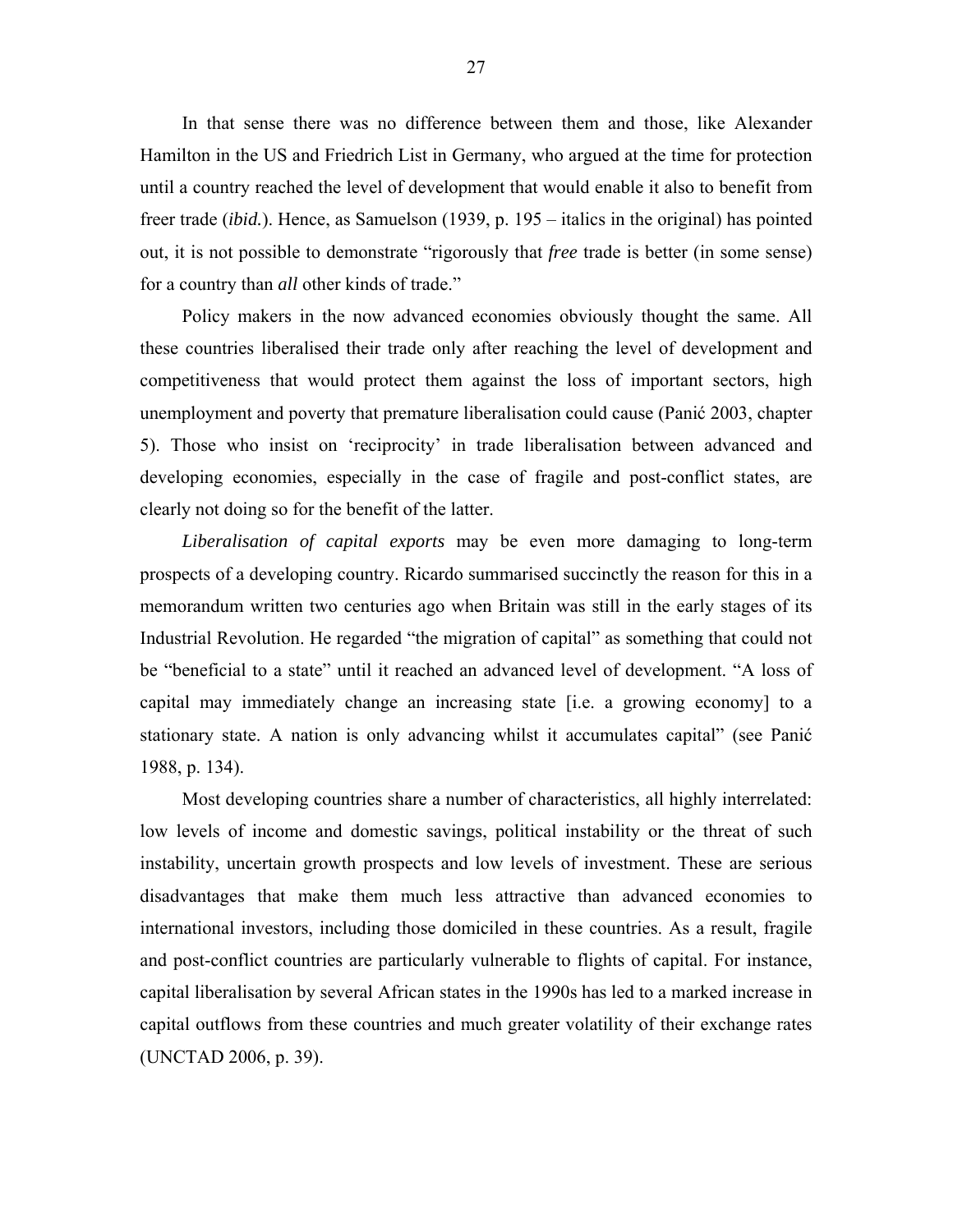The danger with premature capital liberalisation in post-conflict countries is, therefore, (a) that it will make them even more dependent on external financial aid and (b) that, unless compensated by a comparable increase in aid, it will reduce (relative to their needs) effectiveness of the development assistance that they receive.

*Deregulation of financial and labour markets*, driven by ideological dogmas rather than by the requirements of economic progress and social cohesion, can easily become a threat to conflict prevention even in relatively affluent and outwardly stable states.

Internationally deregulated financial services have always been prone to instability and crises, as banks and other financial institutions expand their operations in increasingly risky areas in search of higher returns (cf. Kindleberger 1989, Reinhart and Rogoff 2008). According to an IMF study, in a little over a decade after 1980 (a period of considerable deregulation of financial services) three-quarters of its members experienced financial problems. The problems reached crisis proportions in one-fifth of the member states (see Panić 2003, chapter 9).

Thanks to their economic and social consequences, the cost of resolving financial crises can be huge. It includes almost invariably prolonged periods of lower output, high unemployment, loss of income, lower investment and, as a result, economic decline instead of development. For example, the overall cost of the financial crisis in Argentina towards the end of the last century is thought to have been equivalent to 55 per cent of its GDP (Goldstein 1997). Following the Asian financial crisis in 1997, the ILO estimated that 10-20 per cent of the population in the worst affected countries would fall into poverty, causing major social problems in the long term (Lee 1998).

Deregulation of labour markets is having potentially even more serious economic and social consequences. It has already been responsible in many countries for lowering the health and safety standards, increases in income instability and wage differentials, lower benefits and higher levels of unemployment, including hidden unemployment (ILO 2004). In many developing countries, millions of women and children in particular are working for barely subsistence wages, often under unhealthy and dangerous conditions – all reminiscent of the worst forms of exploitation and abject poverty common in the nineteenth century in some of the now highly industrialised countries.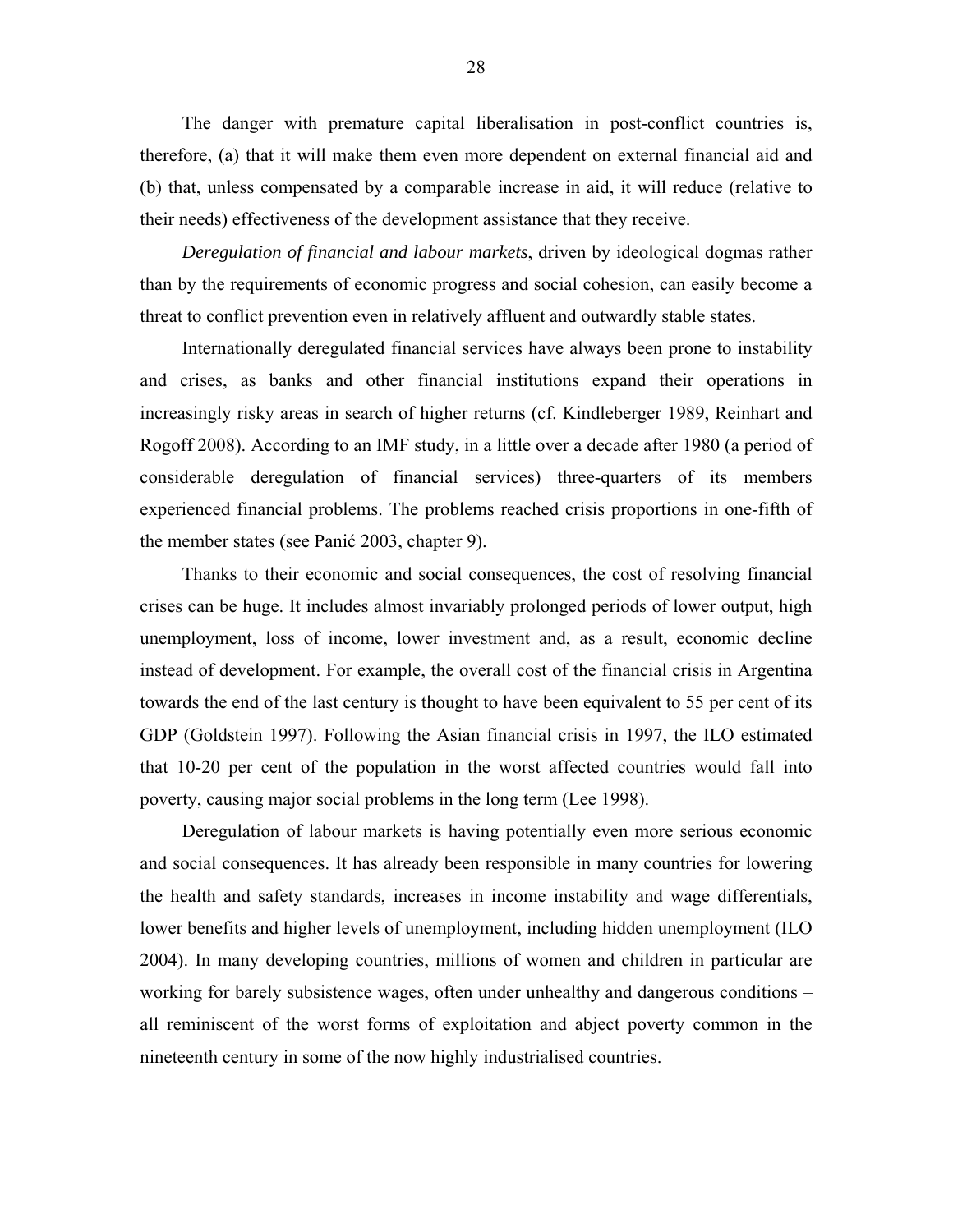The result then was widespread internal unrest and conflicts, including revolutions (Hobsbawm 1962). It was this threat to the existing order that forced a conservative government in Germany to lay down in the 1880s foundations of the modern welfare state (Panić 2005b, Flora and Heindenheim 1981, Kleinman 2002), as a bulwark against irreconcilable social divisions, political instability, civil wars and revolutions.

Finally, the neoliberal package of *low public expenditure and restrictive fiscal and monetary policies*, far from improving economic and social conditions in a country, has played historically a major role in achieving exactly the opposite.

The policy rules that elevate inflation to the overriding objective of government economic policy and insist on balanced budgets and restrictive macroeconomic policies even in conditions of economic stagnation rest on the belief that 'the markets' will 'automatically' bring the economy back to full employment. That, as Keynes warned (with the Great Depression in mind), is a dangerous "delusion which disregards the lessons of historical experience without having behind it the support of sound theory" (quoted in Van Dormael 1978, p. 32).

A rigid adherence to these rules within the European Monetary Union has been an important reason for the slow growth and persistently high unemployment in the countries that joined it (Panić 2007). In the early 1980s the same policies more than doubled within a short period levels of unemployment and poverty in the UK, causing riots in several cities. Similar policies, with similar effects, preceded civil wars in Sierra Leone, Nigeria and Indonesia. The experience was repeated in Yugoslavia "following the liberal reforms of 1989" (Sambanis 2003, p. 20) imposed by the IMF, leading a few years later to armed conflicts and the country's disintegration.

Cuts in public expenditure, as part of a deliberate policy of limiting the role of the state, exacerbate further these problems. Lower public expenditure makes it increasingly difficult for governments to keep, through resource transfers, income and other inequalities within socially acceptable levels; limits their ability to improve public goods; and prevents them from pursuing industrial, regional and other policies necessary for sustainable economic development. The same policies also help attract foreign firms into low income countries.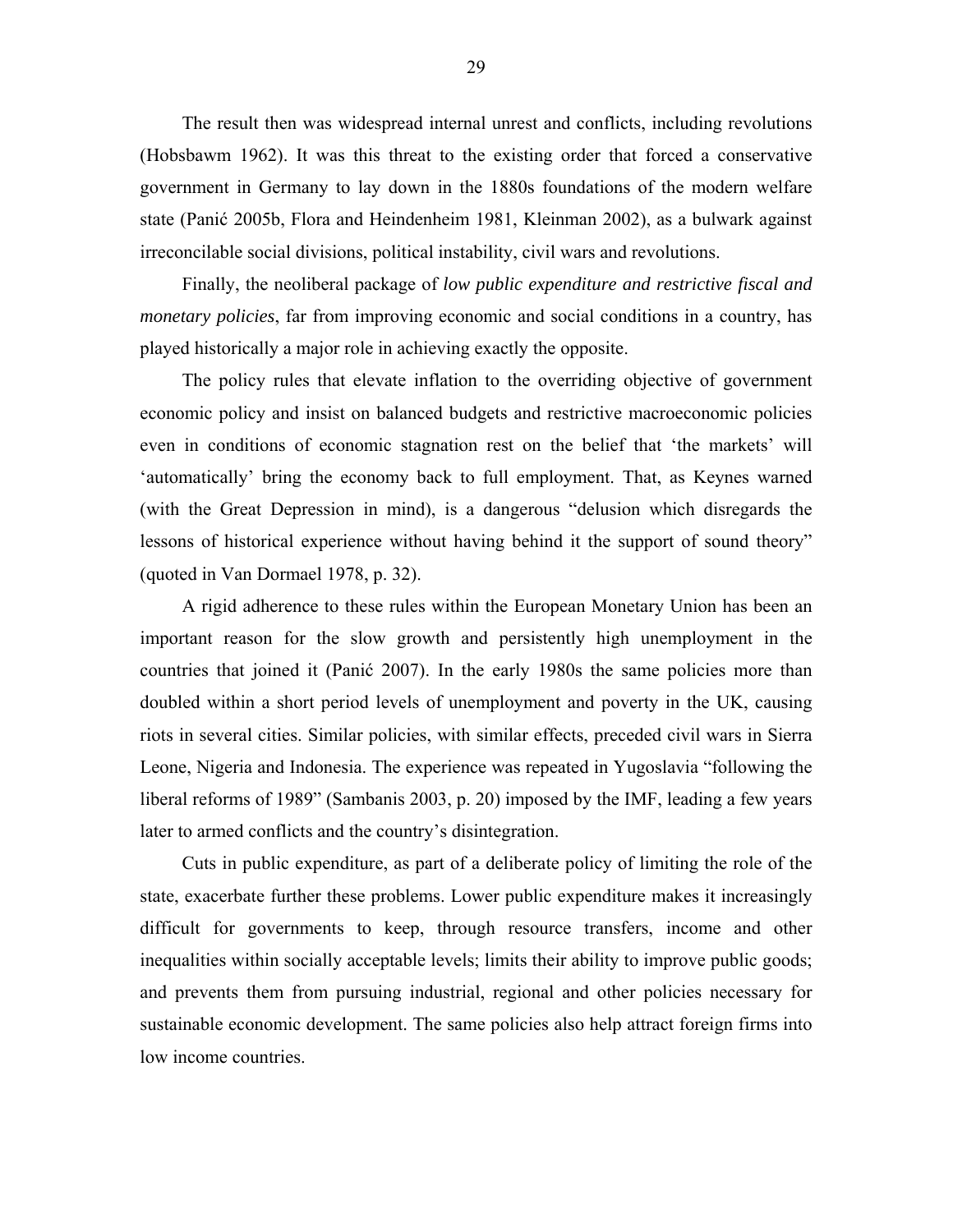The experience of advanced economies (cf. Mathias and Pollard 1989) shows these policies to be essential for creating the conditions that ensure widely shared improvements in the standard of living, social cohesion and political stability – the only way, as emphasised earlier, for war torn countries to achieve a lasting break in the poverty-conflict cycle.

### **VI. Conclusion**

All internal conflicts, especially civil wars, involve serious costs: human, social and material. All wars also leave a legacy that the countries that have experienced them share: weakening of the capacity to eradicate their causes without external assistance, both financial and technical. As a result, the donors as well as the recipients have a stake in the objective for which the assistance is given and the responsibility for ensuring that it is used effectively.

This does not, of course, absolve the receiving countries from the primary responsibility for implementing the institutional changes required to achieve the necessary reconciliation, reconstruction and development goals. The important contribution that the donors can make lies in the influence that they can exert through the amount of aid that they are prepared to give, the period over which they commit it and the conditions that they attach to it. Each of these can make an important difference to the ultimate success or failure of the assistance.

Based on the experience of many countries over a long period, this paper develops a general analysis of the causes and costs of internal conflicts, responsibilities of the recipients and donors in ensuring that the aid is used effectively, and a critical evaluation of some of the criteria used widely to monitor and evaluate the outcome. As all the criteria are not equally reliable, the paper suggests a distinction between those that are universally valid, those that may be valid in some cases and misleading in others, and those policy prescriptions that, if implemented indiscriminately, invariably result in serious failure and should therefore be avoided, especially by fragile and post-conflict states.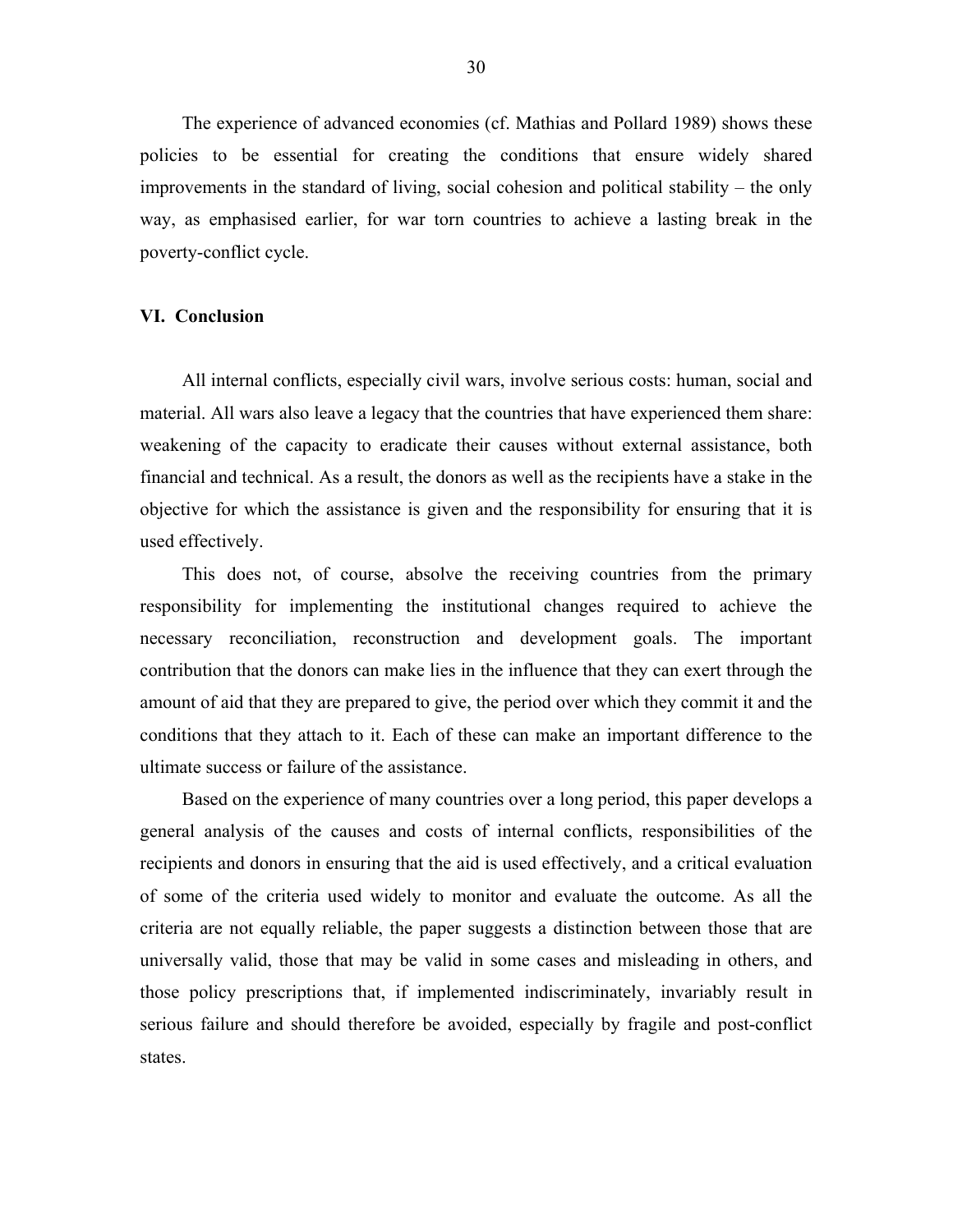The last suggestion is particularly relevant, as inappropriate conditions attached to the assistance, or its deliberate misuse, can exacerbate, even create, the very problems that foreign aid is supposed to help eradicate permanently.

# **Bibliography**

- Aghion, P., Alesina, A. and Trebbi, F. (2004) "Endogenous Political Institutions", Harvard University Mimeograph, January.
- Alesina, A. and Dollar, D (1998) "Who Gives Foreign Aid to Whom and Why?", *NBER Working Paper 6612*, Cambridge, Mass: NBER.
- Alesina, A. and Weder, B. (2002) "Do Corrupt Governments Receive Less Foreign Aid?" *American Economic Review*, vol. 92, pp. 1126-37.
- Barbera, H. (1998) *The Military Factor in Social Change*, Transaction Publishers, New Brunswick, USA and London.
- Bourguignon, F. and Morrison, C. (2002) "Inequality Among World Citizens, 1820- 1992", *American Economic Review*, vol. 92, pp. 727-744.
- Burnside, C. and Dollar, D. (2000) "Aid, Policies and Growth", *American Economic Review*, vol. 90, pp. 847-868.
- Barro, R. J. and Lee, J. W. (2002) "IMF Programmes: Who is Chosen and What Are the Effects?" *NBER Working Paper 8951,* Cambridge, Mass: NBER.
- Collier, P. (2002) "Aid Policy and Growth in Post-Conflict Countries", *CPR Discussion Notes, No. 2*, World Bank, Washington, D. C.
- Collier, P. (2007) *The Bottom Billion*, Oxford University Press, Oxford.
- Date-Bah, E. (2001) *Crises and Decent Work: A Collection of Essays*, International Labour Office, Geneva.
- Dumont, J. C. and Lemaitre, G. (2004) "Counting Immigrants and Expatriates in OECD Countries: A New Perspective", *OECD Social, Employment and Migration Papers*, OECD, Paris.
- Elbe, S. (2002) "HIV/AIDs and the Changing Landscape of War in Africa", *International Security*, vol. 27, pp. 159-77.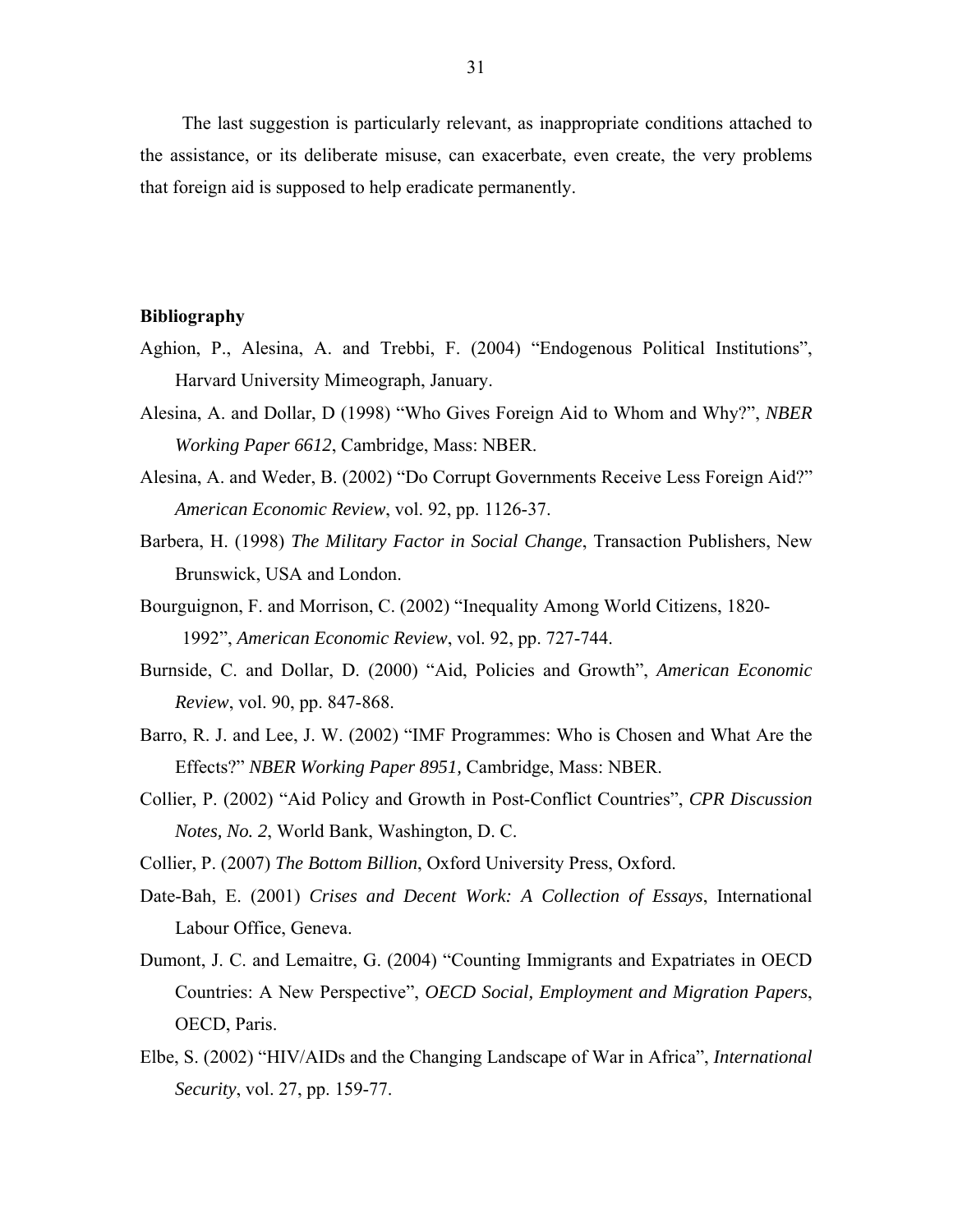- Flora, P. and Heindenheimer, A. J. (1981) *The Development of Welfare States in Europe and America,* Transaction Books, New Brunswick, USA and London.
- Gates, S. and Hoeffler, A. (2004) "Global Aid Allocation: Are Nordic Donors Different?", *Centre for the Study of African Economies Working Paper Series, No. 234*, University of Oxford, Oxford.
- Gleditsh, N. P., Wallensteen, P., Erickson, M., Sollenberg, M. and Strand, H. (2002) "Armed Conflict 1946-2001: A New Dataset", *Journal of Peace Research*, vol. 39, pp. 615-37.
- Goldstein, M. (1997) *The Case for an International Banking Standard*, Institute for International Economics, Washington, D. C.
- Guillaumont, P. (2007) "EVI and Its Use Design for International Development Policy", Wider Conference 15-16 June 2007, Helsinki.
- ILO (2004) *Economic Security for a Better World*, International Labour Office, Geneva.
- Keegan, J. (1999) *War and Our World the Reith Lectures*, Pimlico, London.
- Kindleberger, C. P. (1989) *Manias, Panics and Crashes: A History of Financial Crises,*  Revised and enlarged edition, Basic Books, New York.
- Kindleberger, C. P. (1996) *World Economic Primacy 1500-1990*, Oxford University Press, Oxford and New York.
- Kleinman, M. (2002) *A European Welfare State? European Social Policy in Context*, Palgrave/Macmillan, London.
- Korten, D. C. (1995) *When Corporations Rule the World*, Earthscan Publications, London.
- Kozul-Wright, R. and Rayment, P. (2007) *The Resistible Rise of Market Fundamentalism - Rethinking Development Policy in an Unbalanced World*, Zed Books, London and New York.
- Lee, E. (1998) *The Asian Financial Crisis The Challenge for Social Policy*, International Labour Office, Geneva.
- Lindgren, G. (2005) "Measuring the Economic Costs of Internal Armed Conflict A Review of Empirical Literature", Department of Peace and Conflict Research, Uppsala University (mimeo).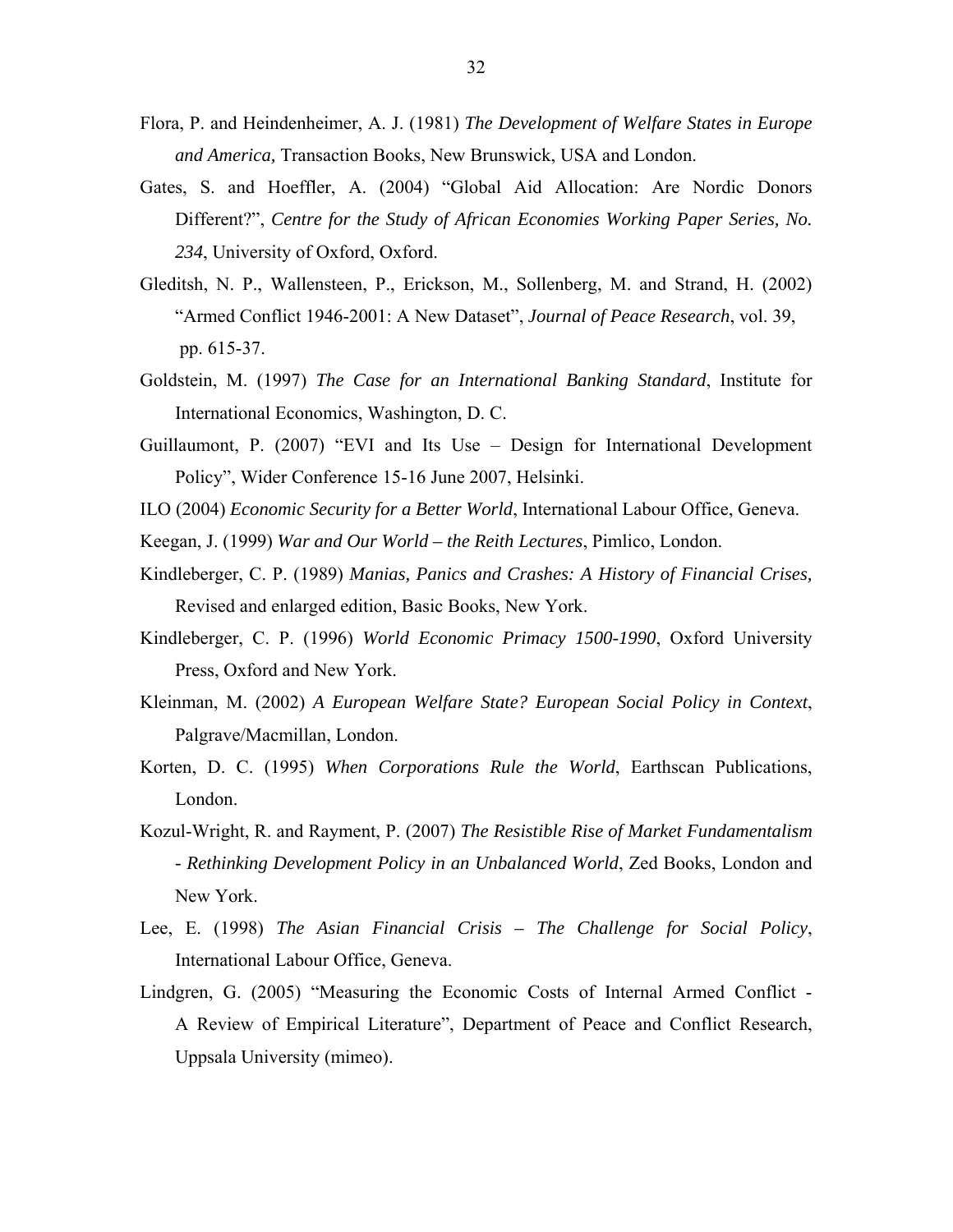- Lopez, H., Wodon, Q. and Bannon, I. (2004) "Rwanda: the Impact of Conflict on Growth and Poverty", *CPR Social Development Notes, No. 18*, World Bank, Washington, D.C.
- Maddison, A. (2001) *The World Economy A Millennial Perspective*, OECD, Paris.
- Maddison, A. (2003) *The World Economy: Historical Statistics*, OECD, Paris.
- Martens, B., Mummert, U., Murrell, P. and Seabright, P. (eds.) *The Institutional Economics of Foreign Aid*, Cambridge University Press, Cambridge.
- Mathias, P. and Pollard, S. (eds.) *The Cambridge Economic History of Europe. Vol. VIII. The Industrial Economies – The Development of Economic and Social Policies*, Cambridge University Press, Cambridge.
- McDonald, M. (2005) "Provision of Infrastructure in Post Conflict Situations", Department for International Development, London.
- McKechnie, A. J. (2003) "Building Capacity in Post-conflict Countries", *CPR Social Development Notes, No. 14*, World Bank, Washington, D. C.
- Myrdal, G. (1960) *Beyond the Welfare State*, Yale University Press, New Heaven.
- OECD (2007) "Fragile States: Policy Commitment and Principles for Good International Engagement in Fragile States and Situations", DAC High Level Meeting 3-4 April 2007, OECD, Paris.
- Panić, M. (1988) *National Management of the International Economy*, Macmillan, London and St. Martin's Press, New York.
- Panić, M. (1992a) "Managing Reforms in the East European Countries: Lessons from the Postwar Experience of Western Europe", *UN/ECE Discussion Paper No. 3*, United Nations, New York and Geneva.
- Panić, M. (1992b) "The Single Market and Official Development Assistance", *Journal of Development Planning*, No. 22, pp. 3-18.
- Panić, M. (2003) *Globalization and National Economic Welfare*, Palgrave/Macmillan, London and New York. (Paperback edition 2005 and 2007.)
- Panić, M. (2005a) "Reconstruction, Development and Sustainable Peace: A Unified Programme for Post-conflict Countries", in UN Department of Economic and Social Affairs, *Development Challenges in Sub-Saharan Africa and Post-Conflict*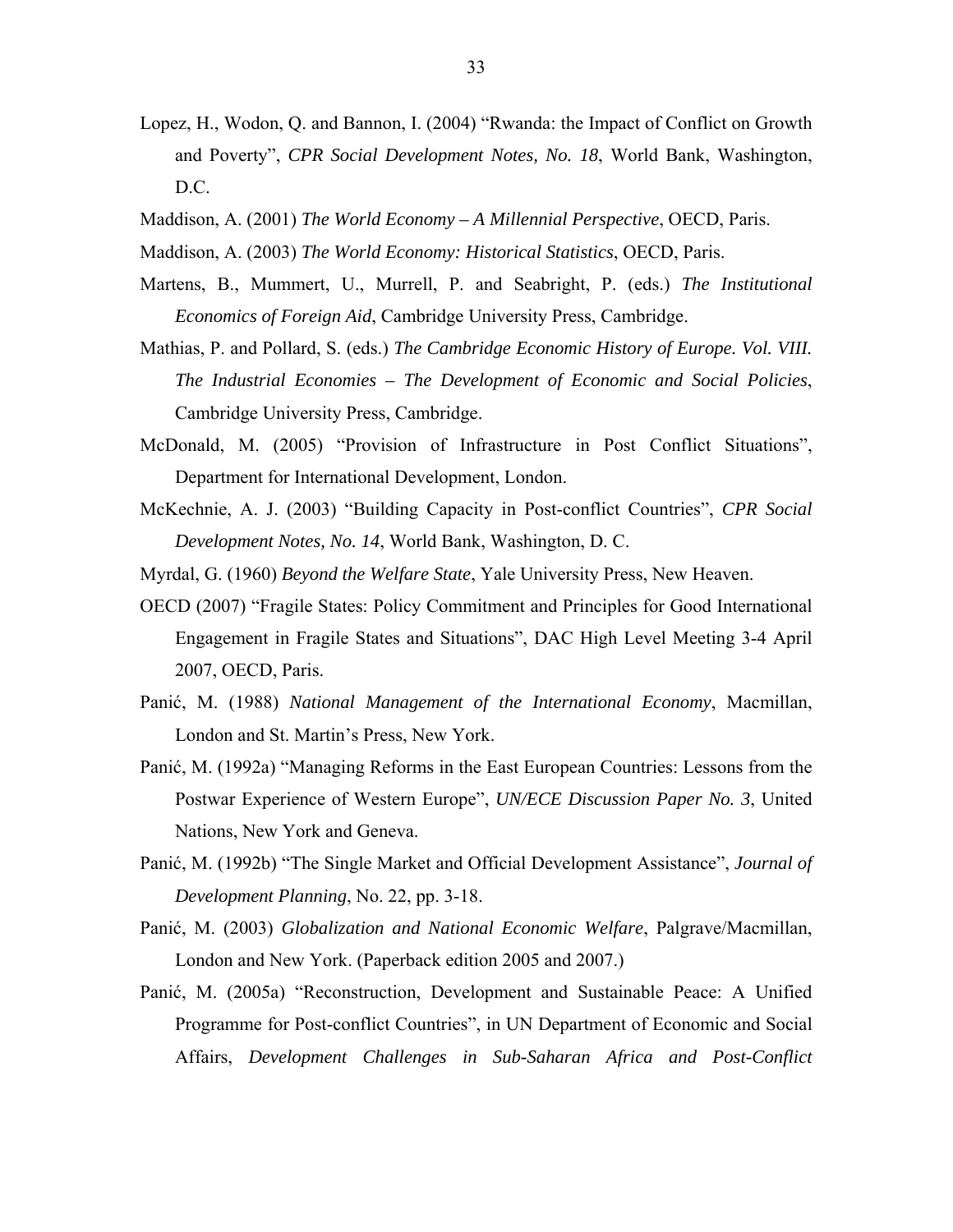*Countries, Report of the Committee for Development Policy*, United Nations, New York.

- Panić, M. (2005b) "The Euro and the Welfare State" in M. Dougan and E. Spaventa (eds.) *Social Welfare and EU Law*, Hart, Oxford.
- Panić, M. (2007) "Does Europe Need Neoliberal Reforms?", *Cambridge Journal of Economics*, vol. 31, pp. 145-69.
- Reinhart, C. and Rogoff, K. (2008) "This Time is Different: A Panoramic View of Eight Centuries of Financial Crises", *NBER Paper No. 13882*, March.
- Riddell, R. (1987) *Foreign Aid Reconsidered*, James Carrey, London and John Hopkins University Press, Baltimore.
- Sambanis, N. (2003) "Using Case Studies to Expand the Theory of Civil War", *CPR Working Paper No. 5*, World Bank Washington, D. C.
- Samuelson, P. A. (1939) "The Gains from International Trade", *Canadian Journal of Economics and Political Science*, vol. 5, pp. 195-205.
- Sardesi, S. and Wam, P. (2002) "The Conflict Analysis Framework (CAF): Identifying Conflict-Related Obstacles to Development", *CPR Dissemination Notes No. 5*, World Bank, Washington, D. C.
- Schiavo-Campo, S. (2003) "Financing Aid Management Arrangements in Post-Conflict Settings", *CPR Social Development Notes, No. 12*, World Bank, Washington, D. C.
- Schwartz, P. and Randall, D. (2003) *An Abrupt Climate Change Scenario and Its Implications for United States National Security,* Report prepared for the United States Department of Defence.
- Small, M. and Singer, J. D. (1982) *Resort to Arms: International and Civil Wars, 1816-1980*, 2nd edition, Sage Publications, Beverly Hills.
- Stern, N. (2006) *The Stern Review on the Economics of Climate Change*, Cambridge University Press, Cambridge.
- Suhrke, A. and Buckmaster, J. (2005) "Aid, Growth and Peace: A Comparative Analysis", Revised version of a paper presented at Experts' Seminar in June 2005 organised by the University of Plymouth, UK and the International Peace Academy.